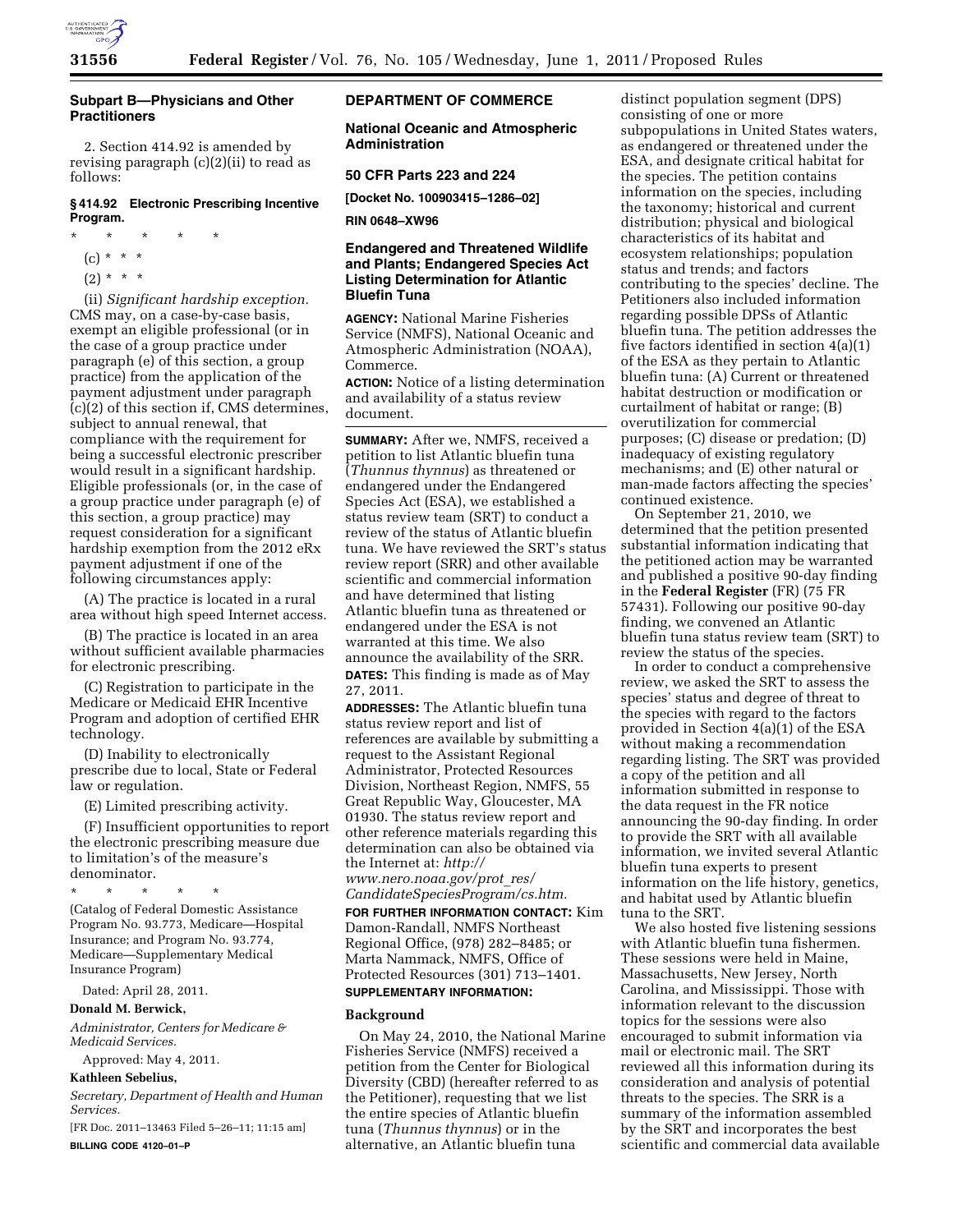(*e.g.,* fisheries data that are available to assist in assessing the status of the species). In addition, the SRT summarized current conservation and research efforts that may yield protection, and drew scientific conclusions about the status of Atlantic bluefin tuna throughout its range.

The SRT completed a draft SRR in March 2011. As part of the full evaluation of the status of Atlantic bluefin tuna under the ESA, we requested that the Center for Independent Experts (CIE) select three independent experts to peer review the SRR. The reviewers were asked to provide written summaries of their comments to ensure that the content of the SRR is factually supported and based on the best available data, and the methodology and conclusions are scientifically valid. Prior to finalizing the SRR, the SRT considered and incorporated, as appropriate, the peer reviewers' comments. The final SRR was submitted to us on May 20, 2011.

#### **Range**

Atlantic bluefin tuna are highly migratory pelagic fish that range across most of the North Atlantic and its adjacent seas, particularly the Mediterranean Sea. They are the only large pelagic fish living permanently in temperate Atlantic waters (Bard *et al.,*  1998, as cited in Fromentin and Fonteneau, 2001). In the Atlantic Ocean and adjacent seas, they can range from Newfoundland south to Brazil in the western Atlantic, and in the eastern Atlantic from Norway south to western Africa (Wilson *et al.,* 2005).

#### **Habitat and Migration**

Atlantic bluefin tuna are epipelagic and typically oceanic; however, they do come close to shore seasonally (Collette and Nauen, 1983). They often occur over the continental shelf and in embayments, especially during the summer months when they feed actively on herring, mackerel, and squids in the North Atlantic. Larger individuals move into higher latitudes than smaller fish. Surface temperatures where large Atlantic bluefin tuna have been found offshore in the northwest Atlantic range between 6.4 and 28.8 °C, whereas smaller Atlantic bluefin tuna are generally found in warmer surface water ranging from 15 to 17 °C (Collette and Klein-MacPhee, 2002). In general, Atlantic bluefin tuna occupy surface waters around 24 °C in the Western Atlantic (Block *et al.,* 2005; Teo *et al.,*  2007) and in the Eastern Atlantic/ Mediterranean, generally around 20.5 to 21.5 °C (Royer *et al.,* 2004) and above 24

°C for spawning (Mather *et al.,* 1995; Schaefer, 2001; Garcia *et al.,* 2005).

Archival tagging and tracking information have confirmed that Atlantic bluefin tuna are endothermic (*i.e.,* able to endure cold as well as warm temperatures while maintaining a stable internal body temperature). It was once thought that Atlantic bluefin tuna preferentially occupy surface and subsurface waters of the coastal and open-sea areas; however, data from archival tagging and ultrasonic telemetry indicate that they frequently dive to depths of 500 m to 1,000 m (Lutcavage *et al.,* 2000). While they do dive frequently to deeper depths, they generally spend most of their time in waters less than 500 m, and often much shallower.

As stated previously, Atlantic bluefin tuna are highly migratory; however, they do display homing behavior and spawning site fidelity in both the Gulf of Mexico and the Mediterranean Sea, and these two areas constitute the two primary spawning areas identified to date. Larvae have, however, been documented outside of the Gulf of Mexico in the western Atlantic, and the possibility of additional spawning areas cannot be discounted (McGowan and Richards, 1989).

It appears that larvae are generally retained in the Gulf of Mexico until June, and schools of young-of-the-year (YOY) begin migrating to juvenile habitats (McGowan and Richards, 1989) thought to be located over the continental shelf around 34°N and 41°W in the summer, and further offshore in the winter. They have also been identified from the Dry Tortugas area in June and July (McGowan and Richards, 1989; ICCAT, 1997). Juveniles migrate to nursery areas located between Cape Hatteras, North Carolina and Cape Cod, Massachusetts (Mather *et al.,* 1995).

Atlantic bluefin tuna have not been observed spawning (Richards, 1991); however, recent work has identified putative breeding behaviors by Atlantic bluefin tuna while in the Gulf of Mexico (Teo *et al.,* 2007). Presumed Atlantic bluefin tuna breeding behaviors were associated with bathymetry (continental slope waters), sea surface temperature (moderate), eddy kinetic energy (moderate), surface chlorophyll (low concentrations), and surface wind speed (moderate) (Teo *et al.,* 2007).

#### *Western Atlantic*

Essential fish habitat (EFH) is defined under the Magnuson-Stevens Act as waters, aquatic areas and their associated physical, chemical, and biological properties that are used by fish and may include aquatic areas

historically used by fish where appropriate; and the substrate, sediment, hard bottom, structures underlying the waters, and associated biological communities that are necessary to fish for spawning, breeding, feeding, or growth to maturity, representing the species full life cycle.

For western Atlantic bluefin tuna, EFH was defined in the Final Amendment 1 to the Consolidated Highly Migratory Species Fishery Management Plan (NMFS Amendment 1, 2009). Atlantic bluefin tuna EFH for spawning, eggs, and larvae was defined as following the 100 m depth contour in the Gulf of Mexico to the Exclusive Economic Zone (EEZ), and continuing to the mid-east coast of Florida. For juveniles sized less than 231 cm fork length (FL), EFH was defined as waters off North Carolina, south of Cape Hatteras to Cape Cod. For adult sizes equal to or greater than 231 cm FL, it was defined as pelagic waters of the central Gulf of Mexico and the mid-east coast of Florida, North Carolina from Cape Lookout to Cape Hatteras, and New England from Connecticut to the mid-coast of Maine.

It is believed that there are certain features of the Atlantic bluefin tuna larval habitat in the Gulf of Mexico which determine growth and survival rates and that these features show variability from year to year, perhaps accounting for a significant portion of the fluctuation in yearly recruitment success (McGowan and Richards, 1989). The habitat requirements for larval success are not known, but larvae are collected within narrow ranges of temperature and salinity; approximately 26 °C and salinities of 36 parts per thousand (ppt). Along the coast of the southeastern United States, onshore meanders of the Gulf Stream can produce upwelling of nutrient rich water along the shelf edge. In addition, compression of the isotherms on the edge of the Gulf Stream can form a stable region which, together with upwelling nutrients, provides an area favorable to maximum growth and retention of food for the larvae (McGowan and Richards, 1989).

Additionally, NMFS Amendment 1 designated a Habitat Area of Particular Concern (HAPC) for bluefin tuna. The bluefin tuna HAPC is located west of 86 ° W and seaward of the 100 m isobath, extending from the 100 m isobath to the EEZ. The area includes a majority of the locations where Atlantic bluefin tuna larval collections have been documented, overlaps with adult and larval Atlantic bluefin tuna EFH, and incorporates portions of an area identified as a primary spawning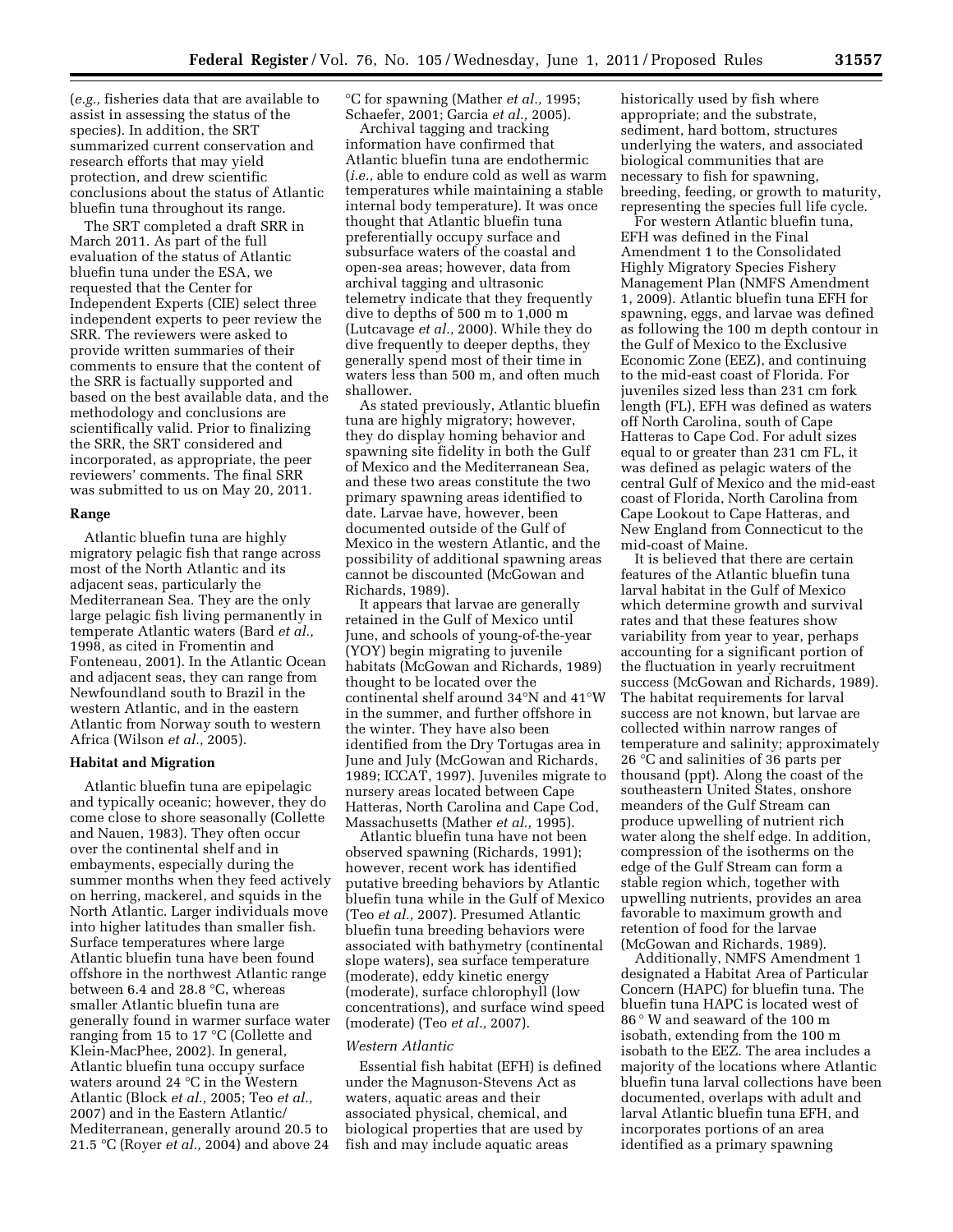location by Teo *et al.* (2007). The Gulf of Mexico is believed to be the primary spawning area for western Atlantic bluefin tuna, and the HAPC designation highlights the importance of the area for Atlantic bluefin tuna spawning. It may also provide added conservation benefits if steps are taken to reduce impacts from development activities through the consultation process.

#### *Eastern Atlantic*

The best known spawning areas for the eastern Atlantic bluefin tuna are southwest of the Balearic Sea, the central and southern Tyrrhenian Sea, the central Mediterranean Sea southwest of Malta, and the eastern Mediterranean Sea in the south Aegean to the area north of Cyprus, particularly the area between Anamur and Mersin in the Levantine Sea. Important spatial changes in some of the most relevant spawning areas have been noticed in the last 10 years, particularly in the south Tyrrhenian and central Mediterranean. Most of the available information reports a major presence of bluefin tuna along the coasts of Croatia, south Adriatic Sea, western Ionian Sea, Tyrrhenian Sea, all the northwestern Mediterranean coast, in some areas of Morocco and Tunisia, in a few Aegean areas, and in the Levantine Sea (between Anamur and Mersin).

Areas where juveniles concentrate have been noticed to change from year to year. Juveniles are mostly present in feeding aggregations or schools during fall, from September to December. Mature specimens have been reported from most of the Mediterranean areas, with the only exceptions being the Gulf of Lions and the northern Adriatic Sea. Larvae have also been found in most of the Mediterranean surface waters, with a major concentration in areas where gyres and fronts are present, particularly in the second part of summer.

Young-of-the-year (YOY) Atlantic bluefin tuna have been found mostly in coastal areas over the continental shelf, whenever preferred prey is present. Tagging data showed that Atlantic bluefin tuna movement within the Mediterranean Sea is often limited, particularly for individuals tagged in the eastern regions of the basin. Movements of Atlantic bluefin tuna tagged in the central and western Mediterranean Sea were more pronounced than those tagged in the eastern portion. Seasonal prey abundance drives the concentration of both young and adult specimens in those Mediterranean Sea areas not used for reproduction (*e.g.*  Ligurian Sea, north-central Adriatic Sea). Many larger individuals (> 150 kg) move out of the Mediterranean, and

their movement patterns and displacement distance seem to be related to size and the exploitation of feeding grounds outside the Mediterranean Sea (Wurtz, 2010), while some are resident year round.

#### **Consideration as a Species Under the ESA**

According to Section 3 of the ESA, the term "species" includes "any subspecies of fish or wildlife or plants, and any distinct population segment of any species of vertebrate fish or wildlife that interbreeds when mature.'' Congress included the term "distinct population segment'' in the 1978 amendments to the ESA. On February 7, 1996, the U.S. Fish and Wildlife Service and NMFS (jointly referred to as the Services) adopted a policy to clarify their interpretation of the phrase ''distinct population segment'' for the purpose of listing, delisting, and reclassifying species (61 FR 4721). The policy described two criteria a population segment must meet in order to be considered a DPS (61 FR 4721):

1. It must be discrete in relation to the remainder of the species to which it belongs; and

2. It must be significant to the species to which it belongs.

Determining if a population is discrete requires either one of the following conditions:

1. It is markedly separated from other populations of the same taxon as a consequence of physical, physiological, ecological, or behavioral factors. Quantitative measures of genetic or morphological discontinuity may provide evidence of this separation; or

2. It is delimited by international governmental boundaries within which differences in control of exploitation, management of habitat, conservation status, or regulatory mechanisms exist that are significant in light of section  $4(a)(1)(D)$  of the ESA.

If a population is deemed discrete, then the population segment is evaluated in terms of significance, which may include, but is not limited to, the following:

1. Persistence of the discrete population segment in an ecological setting unusual or unique for the taxon.

2. Evidence that loss of the discrete population segment would result in a significant gap in the range of the taxon.

3. Evidence that the discrete population segment represents the only surviving natural occurrence of a taxon that may be more abundant elsewhere as an introduced population outside its historic range; or

4. Evidence that the discrete population segment differs markedly from other populations of the species in its genetic characteristics.

If a population segment is deemed discrete and significant, then it qualifies as a DPS.

#### *Discreteness*

Rooker *et al.* (2008) analyzed the chemical composition of otoliths (*e.g.,*  fish ear bones) from Atlantic bluefin tuna that were 12 to 18 months of age and that were caught between 1999 and 2004 in both the eastern (Mediterranean Sea/eastern Atlantic Ocean) and western (Gulf of Mexico/eastern coast of the United States) nurseries. These authors found that otolith composition was distinct between yearlings from the two different nursery areas, and that the chemical signature was significantly different for yearlings from the eastern nursery in five of the years (all except 2001) (Rooker *et al.,* 2008).

Dickhut *et al.* (2009) used organochlorine and polychlorinated biphenyl (PCB) tracers from Atlantic bluefin tuna foraging grounds to determine the rate of mixing of different size classes between the eastern and western stocks. Their results indicated that mixing of juvenile Atlantic bluefin tuna from the eastern to the western foraging grounds could be as high as 80 percent for certain age classes and that juveniles from the Mediterranean Sea may migrate to western Atlantic foraging grounds as early as age 1 (Dickhut *et al.,* 2009). However, this study also indicated that medium to giant sized Atlantic bluefin tuna entering the Gulf of Mexico breeding grounds showed PCB ratios similar to that of the western Atlantic young-ofthe-year (YOY), which suggests little or no mixing on the spawning grounds in the Gulf of Mexico, as these fish have been foraging in the western Atlantic rather than foraging grounds used by Mediterranean bluefin tuna (Dickhut *et al.,* 2009).

Carlsson *et al.* (2006) conducted analyses of 320 YOY Atlantic bluefin tuna to evaluate the hypothesis that 2 separate spawning grounds exist for the western and eastern stocks—Gulf of Mexico and Mediterranean Sea, respectively. In this study, Carlsson *et al.* (2006) conducted a microsatellite analysis of 8 loci and examined the mitochondrial DNA control region and found significant genetic differentiation among YOY fish captured in the Gulf of Mexico spawning grounds versus those captured in the Mediterranean spawning area. Their results support a high degree of spawning site fidelity, and thus, they noted that the recognition of genetically distinct populations requires independent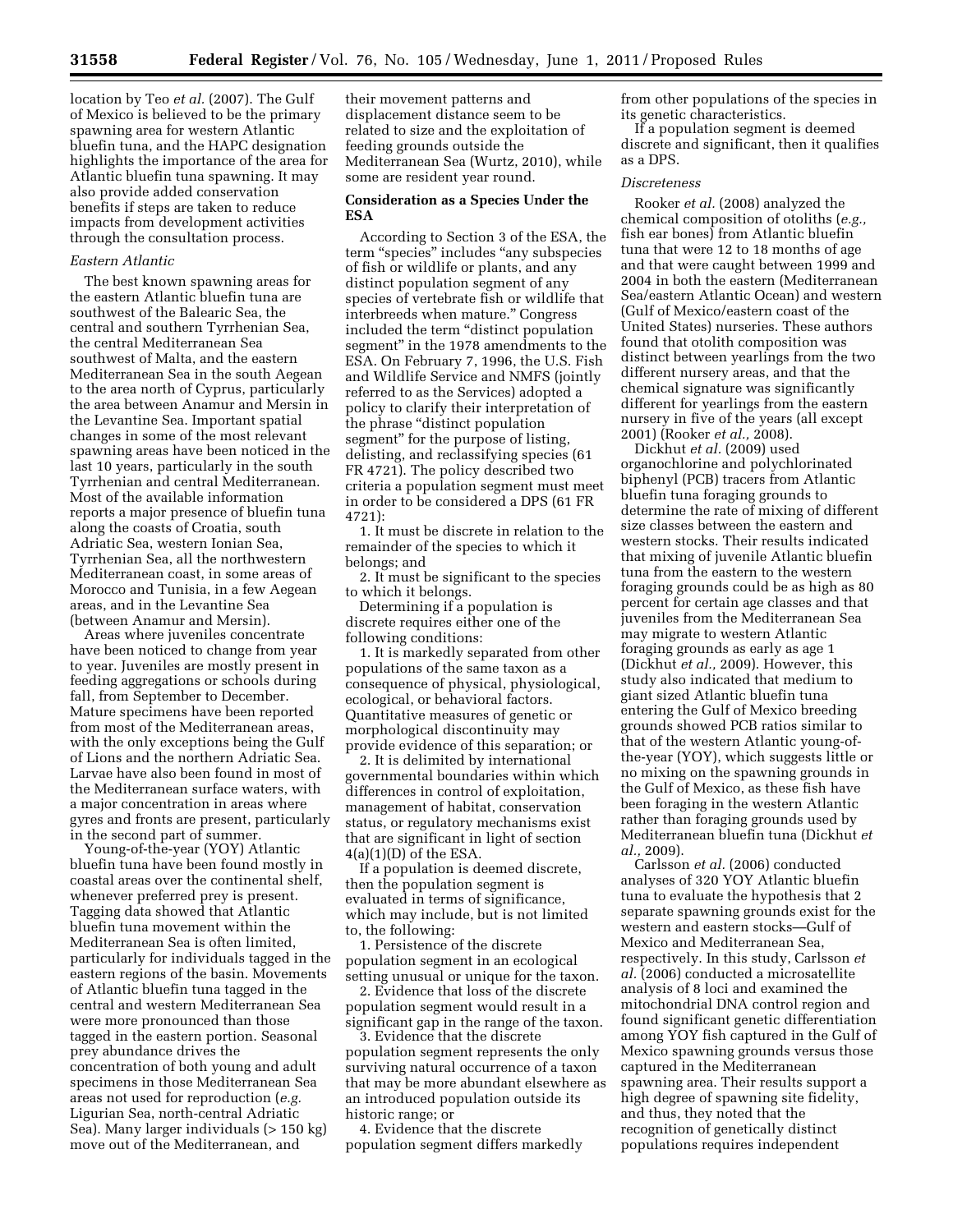management of the stocks of this species (Carlsson *et al.,* 2006).

Riccioni *et al.* (2010) indicated that genetic analyses and microchemical signatures from otoliths strongly support the existence of two distinct primary spawning areas for Atlantic bluefin tuna (the Mediterranean and Gulf of Mexico). These authors noted that significant genetic divergence was found between these two spawning stocks using microsatellite (Carlsson *et al.,* 2007) and mitochondrial DNA analyses (Boustany *et al.,* 2008), and they also indicated that there are high rates of spawning site fidelity of 95.8 percent and 99.3 percent for the Mediterranean Sea and Gulf of Mexico, respectively (Rooker *et al.,* 2008; Block *et al.,* 2005).

The best available information indicates that fish from the Mediterranean stock, while making some trans-Atlantic migrations, return to the Mediterranean to spawn while fish from the Gulf of Mexico stock return to the Gulf of Mexico to spawn. This separation between the stocks is supported by the aforementioned genetic analyses which indicate significant genetic differentiation between the two stocks as described above. In addition, the results of the otolith microchemistry analyses indicate that natal homing or spawning site fidelity does occur, and the study by Dickhut *et al.* (2009) using organochlorine and PCB tracers also indicate that there is little to no mixing on the spawning grounds. Furthermore, according to Rooker *et al.* (2008), the rates of spawning site fidelity are 95.8 percent and 99.3 percent for the Mediterranean Sea and Gulf of Mexico, respectively. Thus, the two populations in the North Atlantic are discrete.

The available data further suggest that the eastern Atlantic stock exhibits genetic differentiation, spatial separation during spawning as a result of spawning site fidelity/natal homing, and differences in behavior (*e.g.,* some resident fish in the eastern Mediterranean versus non-resident/ migratory fish in the western Mediterranean) with different spawning areas in the western and eastern Mediterranean. According to Reeb (2010), the eastern and western basins of the Mediterranean exhibit differences in temperature, circulation patterns, and salinity, and the basins are considered oceanographically to be separated by the straits of Sicily and Messina. Thus, even though Atlantic bluefin tuna are highly migratory, the areas that they home to in order to spawn may possess unique characteristics. All of this evidence combined with the recent evidence

suggesting a separate spawning area in the eastern Mediterranean and genetic analyses which demonstrate significant genetic differences between western and eastern Mediterranean fish and between the Mediterranean and Gulf of Mexico spawning areas led Fromentin (2009) to hypothesize that Atlantic bluefin tuna are comprised of at least three subpopulations: (1) A highly migratory stock over all of the North Atlantic that spawns in western and central Mediterranean areas; (2) a more resident stock in the Mediterranean which spawns in the central and eastern Mediterranean; and (3) a more resident stock in the West Atlantic which spawns in the Gulf of Mexico. As such, two discrete populations may exist within the larger eastern Mediterranean population. While there is some evidence which indicates that there may be other, discrete spawning areas outside of the Gulf of Mexico, the locations of these areas have not been confirmed or fully described at this time.

Using the best available information, the SRT concluded that the western Atlantic and the eastern Atlantic populations are discrete from each other. Within the eastern Atlantic, the available information suggests that there may be two discrete populations of Atlantic bluefin tuna; however, the data are inconclusive regarding the Mediterranean at this time.

#### *Significance*

If a population is deemed discrete, then the population segment is evaluated in terms of significance. The western Atlantic population has been determined to be a discrete population from the two possible Mediterranean populations as described above. Consequently, it is necessary to assess the biological and ecological significance of each discrete population as described in the Services' DPS policy.

Several studies have documented that Atlantic bluefin tuna in the Mediterranean appear to prefer sea surface temperatures above 24 °C for spawning (Mather *et al.,* 1995; Schaefer, 2001; Garcia *et al.,* 2005), and in the Gulf of Mexico, Teo *et al.* (2007) noted that they prefer areas with surface temperatures between 24 and 27 °C. Since adult Atlantic bluefin tuna are present in the Gulf of Mexico as early as winter but are not usually in spawning condition until mid-April (Block *et al.,* 2001), an environmental cue such as temperature or photoperiod may trigger spawning (Muhling *et al.,*  2010).

Muhling *et al.* (2010) also indicated that Atlantic bluefin tuna larvae are

generally absent from continental shelf areas with low surface temperatures and salinities at the beginning of the spawning period. They theorized that Atlantic bluefin tuna may avoid spawning in these areas as they are typically high in chlorophyll concentrations and, therefore, contain dense phytoplankton blooms which support high concentrations of zooplankton. While the high concentrations of zooplankton provide a source of larval prey, they attract other planktonic predators (Bakun, 2006). According to Muhling *et al.* (2010), larval tuna have specialized diets, often feeding on pelagic tunicates found in oligotrophic open ocean areas (Sommer and Stibor, 2002, as cited in Muhling *et al.,* 2010). Thus, these authors concluded that larval tuna in the Gulf of Mexico may be adapted to survive in nutrient poor waters. Muhling *et al.*  (2010) concluded that favorable habitat for Atlantic bluefin tuna larvae in the Gulf of Mexico consists of areas of moderately warm water temperatures outside of the loop current, loop current eddies, and outside of continental shelf waters that contain cooler water with higher chlorophyll concentrations (Muhling *et al.,* 2010).

Oray and Karakulak (2005) described the spawning area surveyed in the northern Levantine Sea as containing waters with sea surface temperatures between 21.8 to 29.3 °C, salinity from 34.9 to 38.8 ppt, and depths between 63 to 2,448 m. Oray and Karakulak (2005) indicate that larval Atlantic bluefin tuna were found in areas with physical oceanographic features such as cyclonic eddies, which may indicate that the main larval populations are within these cyclonic eddies and that the tuna spawning site is within close proximity to the area in which the larvae were observed. According to Oray and Karakulak (2005), the optimal seawater temperatures in the Atlantic bluefin tuna spawning area in the northern Levantine Sea are between 23 to 25 °C, which generally occur early in June, whereas optimum temperatures for spawning in the western Mediterranean generally occur later, toward the end of June.

Garcia *et al.* (2005) characterized the Atlantic bluefin tuna spawning habitat off the Balearic Archipelago. These authors noted that Atlantic bluefin tuna larval abundance is associated with surface water temperatures between 24 and 25 °C in areas of inflowing Atlantic waters or transitional areas with Atlantic waters mixing with Mediterranean waters and that generally possess hydrographic features such as fronts and gyres (Garcia *et al.,* 2005).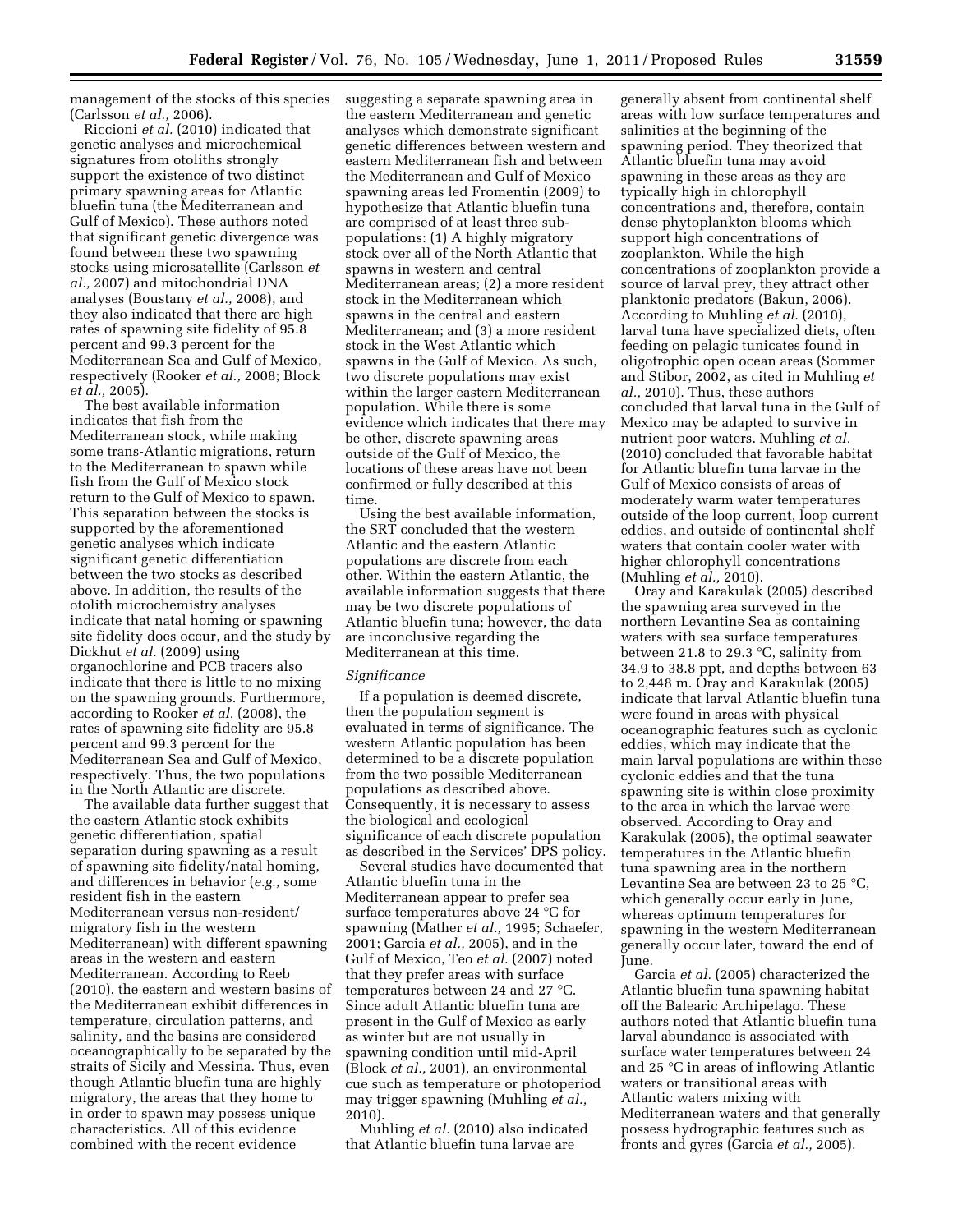According to Garcia *et al.* (2005), significant concentrations of Atlantic bluefin tuna larvae were found off the Mallorca channel in an area with frontal formations and south of Minorca where an anticyclonic gyre was observed. Garcia *et al.* (2005) note that these frontal structures and gyres may play an important role in providing concentrated prey resources for larval fish, which may in turn constitute an important part of the diet of larval Atlantic bluefin tuna. Low and isolated larval concentrations were observed in Mediterranean water masses north of the islands (Garcia *et al.,* 2005). The strong eastward current that flows from Ibiza towards Minorca may act as a transport mechanism for larvae (Garcia *et al.,* 2005). The area near Mallorca and the Ibiza channels is generally characterized by low concentrations of chlorophyll *a,* which is primarily due to the major influence of the nutrient poor water masses originating from the Atlantic (Garcia *et al.,* 2005).

While spawning areas for Atlantic bluefin tuna may at times be stressful environments, Atlantic bluefin tuna migrate long distances to reach the particular areas in which they spawn (Block *et al.,* 2001), and homing fidelity to these sites is high. Muhling *et al.*  (2010) concluded that adults are targeting specific areas and oceanographic features in order to maximize larval survival. Consequently, the spawning areas in the Gulf of Mexico and Mediterranean are unique ecologically and possess the features (*e.g.,* appropriate water conditions such as temperatures, depths, salinities, and chlorophyll concentrations, hydrography) that are necessary for maximizing bluefin tuna spawning success for each population.

As noted previously, Atlantic bluefin tuna exhibit strong natal homing or spawning site fidelity. Therefore, it is unlikely individuals from the Mediterranean would spawn in the Gulf of Mexico, or that individuals from the Gulf of Mexico population would spawn in the Mediterranean. Thus, if one of the discrete populations was to be extirpated, it would represent a significant gap in the range of the taxon, in that either the Gulf of Mexico or the Mediterranean Sea would no longer support Atlantic bluefin tuna.

As presented above and as noted in the discreteness discussion, Atlantic bluefin tuna that spawn in the Gulf of Mexico and in the Mediterranean utilize unique ecological areas for spawning. There is information presented above that indicates that these areas possess unique features or characteristics to which larval tuna may be adapted. Also,

some authors indicated that natal homing may be the result of behavior learned from older fish in the population and thus, the loss of a spawning group or of the mature fish could result in the permanent loss of a spawning area, and this area would most likely not be re-colonized by fish from another spawning group. This would represent a significant gap in the range of the taxon.

There is some evidence suggesting that there may be two discrete populations within the Mediterranean, but the SRT is unable to determine the significance of these populations to the species as a whole. While the two Mediterranean populations may be discrete, the SRT does not have enough information to conclude that they are significant, by themselves, to Atlantic bluefin tuna.

Based on the best available information, the SRT concluded that the western Atlantic and eastern Atlantic/ Mediterranean populations represent two DPSs of Atlantic bluefin tuna. We agree with the SRT's DPS delineation, and refer to these DPSs as the western Atlantic DPS and eastern Atlantic/ Mediterranean DPS of Atlantic bluefin tuna. The information presented in the remainder of this finding, therefore, pertains to the status of the western Atlantic and eastern Atlantic/ Mediterranean DPSs of Atlantic bluefin tuna.

## **ICCAT Stock Assessment Summary for Atlantic Bluefin Tuna**

Atlantic bluefin tuna are managed domestically by NMFS' Highly Migratory Species (HMS) Management Division and internationally by the International Commission for the Conservation of Atlantic Tunas (ICCAT). ICCAT manages the western Atlantic and eastern Atlantic/Mediterranean DPSs as two separate stocks (eastern and western stocks), separated by the 45  $\degree$  W meridian. In recent years, stock assessments for Atlantic bluefin tuna have been conducted approximately every 2 years by the Standing Committee on Research and Statistics (SCRS). The most recent ICCAT stock assessment was conducted by SCRS in 2010. Models and methodologies employed by ICCAT during the stock assessments were used by the SRT to develop an extinction risk analysis; therefore, a description of the models, methods, and results is provided in the SRR, and significant conclusions are summarized below.

## **Abundance of the Western Atlantic DPS of Atlantic Bluefin Tuna**

According to the ICCAT SCRS stock assessment in 2010, the total catch for the western Atlantic peaked at 18,671 t (16,938.05 mt) in 1964, with catches dropping sharply thereafter with the collapse of the Atlantic bluefin tuna longline fishery off Brazil in 1967 and the decline in purse seine catches. Catch increased again to average over 5,000 t (4,535.92 mt) in the 1970s due to the expansion of the Japanese longline fleet into the northwest Atlantic and Gulf of Mexico, and an increase in purse seine effort targeting larger fish for the sashimi market.

Since 1982, the total catch for the western Atlantic including discards has generally been relatively stable due to the imposition of quotas by ICCAT. However, following a total catch level of 3,319 t (3,010.95 mt) in 2002 (the highest since 1981), total catch in the western Atlantic declined steadily to a level of 1,638 t (1,485.97 mt) in 2007 (the lowest level since 1982), before rising to 1,935 t (1,755.4 mt) in 2009, which was near the total allowable catch (TAC). The decline prior to 2007 was primarily due to considerable reductions in catch levels for U.S. fisheries. The major harvesters of western Atlantic bluefin tuna are Canada, Japan, and the United States.

Safina and Klinger (2008) summarized ICCAT management regulations and catch history for the western Atlantic stock; however, it was not a quantitative assessment of the stock. Due to the timing of publication, the authors were only able to consider catch data through 2006, and there have been changes to the western Atlantic bluefin tuna fishery since then. MacKenzie *et al.* (2009) projected a similar collapse; however due to timing of publication, they were also only considering catch data through 2006. The 2006 U.S. catches of Atlantic bluefin tuna were the lowest in recent history; however, since then, the U.S. fishery has seen increasing catches, and the U.S. base quota was fully realized in 2009 and 2010. MacKenzie *et al.* (2009) projected that by 2011, the adult population of Atlantic bluefin tuna would be 75 percent lower than the population in 2005. Furthermore, Safina and Klinger (2008) stated that ''these trends [in U.S. catches] suggest U.S. bluefin may approach widespread commercial unavailability as early as 2008''; however, the results of the ICCAT 2010 bluefin tuna stock assessment (as described in more detail below) and the catch statistics submitted to ICCAT clearly refute these assertions.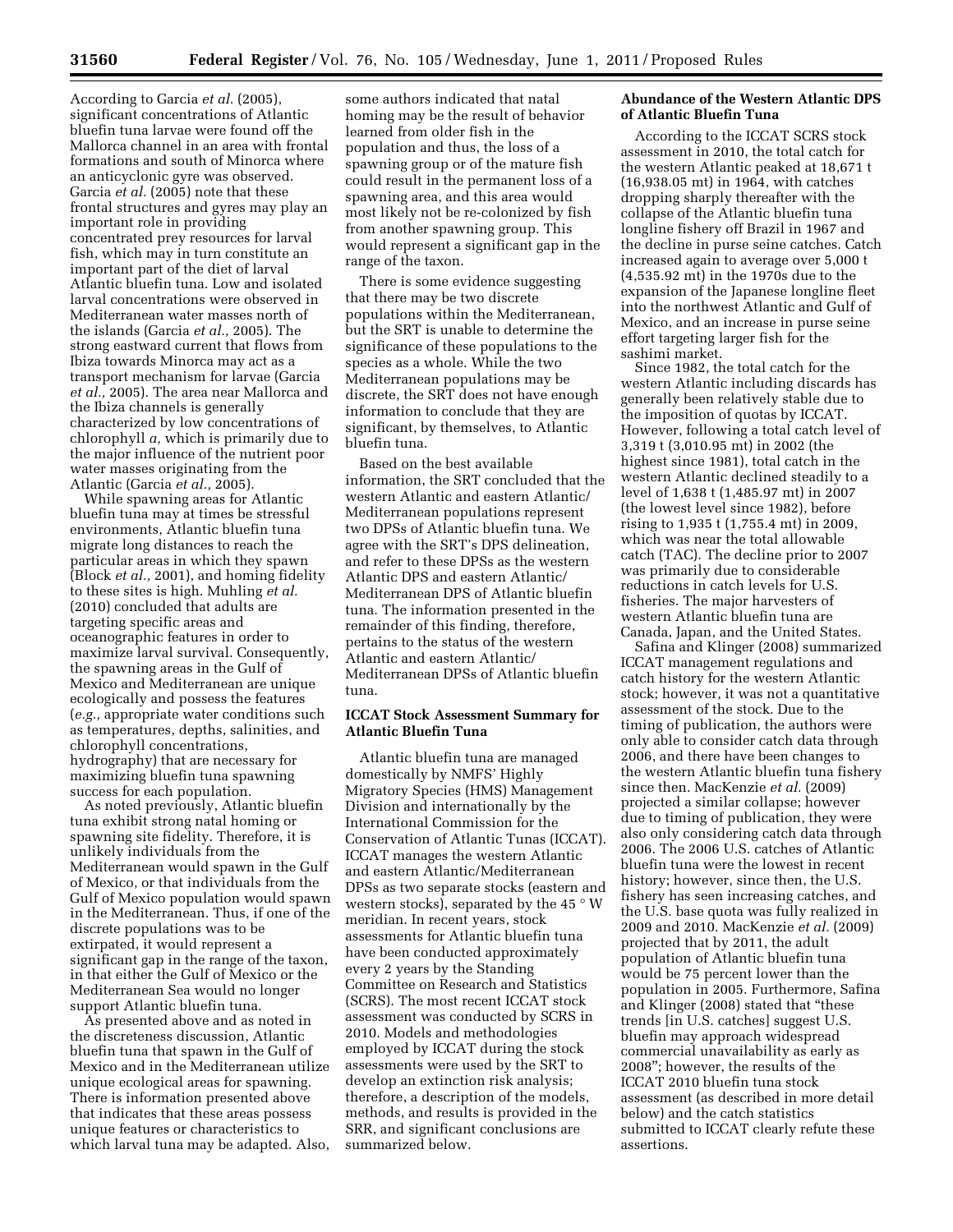with previous analyses in that spawning stock biomass (SSB) declined dramatically between the early 1970s and early 1990s. Since then, SSB was estimated to have fluctuated between 21 and 29 percent of the 1970 level, but with a gradual increase in recent years from the low of 21 percent in 2003 to 29 percent in 2009. Thus, the stock has undergone substantial declines since historic highs were reported in the 1970s. The stock has experienced different levels of fishing mortality over time, depending on the size of fish targeted by various fleets. Fishing mortality on spawners (ages 9 and older) declined markedly after 2003. The estimates of recruitment (age 1) are very high for the early 1970s, but are much lower for the years since, with the exception of a strong year-class documented in 2003.

There are two alternative spawnerrecruit hypotheses for the western stock: the two-line (low recruitment potential scenario) and the Beverton and Holt spawner-recruit formulation (high recruitment potential scenario). Under the low recruitment scenario, average levels of observed recruitment are based on levels from 1976–2006 (85,000 recruits) while in the high recruitment scenario, recruitment levels increase as the stock rebuilds (MSY level of 270,000 recruits). SCRS has indicated that it does not have strong evidence to favor either scenario over the other and notes that both are reasonable (but not extreme) lower and upper bounds on rebuilding potential. Both of these models take into account multiple variables affecting abundance, including fishing mortality, recruitment and vulnerabilities, and terminal ages. During the 2010 stock assessment, the SCRS re-examined the two alternative spawner-recruit hypotheses explored in several prior assessments. Stock status was determined under both scenarios for the base model from 1970 to 2009. The results under the two-line (low recruitment potential) scenario suggested that the stock has not been overfished since 1970, and that overfishing has not occurred since 1983. The results under the Beverton-Holt (high recruitment potential) scenario suggested that the stock has been overfished since 1970, and the fishing mortality rates (F) have been above fishing at maximum sustainable yield  $(F_{MSY})$ , except for the years 1985, 1986, and 2007 to 2009. The low recruitment scenario is the more optimistic scenario because the result is that the stock biomass is above the rebuilding goal. Under the high recruitment scenario,

The base case assessment is consistent rebuilding cannot be met by the end of ICCAT's 20-year rebuilding period. However, it is important to note that this change in the perception of current stock status (to not overfished, no overfishing occurring) under the low recruitment scenario is largely the result of applying a new growth curve rather than the result of management measures under the rebuilding plan.

> ICCAT estimated the status of the western Atlantic stock in 2009 as well as status trajectories for the two recruitment levels. Using MSY-related benchmarks, ICCAT determined that the western Atlantic stock is not overfished and is not undergoing overfishing under the low recruitment potential scenario. However, under the Beverton-Holt recruitment hypothesis (high recruitment potential scenario), the stock remains overfished and overfishing is occurring. It was noted, however, that the assessment did not capture the full degree of uncertainty in the assessments and projections. Based on earlier work, the estimates of stock status can be expected to vary considerably depending on the type of data used to estimate mixing (conventional tagging or isotope signature samples) and modeling assumptions made. Improved knowledge of maturity at age will also affect the perception of changes in stock size. Finally, the lack of representative samples of otoliths requires determining the catch at age from length samples, which is imprecise for larger Atlantic bluefin tuna.

> The results of the 2010 stock assessment for western Atlantic bluefin tuna were strongly influenced by a new growth curve (Restrepo *et al.,* 2010). The new growth curve assigns older ages to fish larger than 120 cm. As a result, the age structure of the catch included a higher proportion of older fish, which implied that the stock was subjected to a lower fishing mortality than previously estimated. Under the low recruitment potential scenario, therefore, SSB was now estimated to have greater than a 60 percent chance of being above the level that will support MSY, and overfishing is not occurring. SSB remained low relative to the level at MSY under the high recruitment potential scenario. The fishing mortality rate under the high recruitment potential scenario indicated overfishing was still occurring.

Under both scenarios, the SSB trend shows an increase in the last few years of the time series considered. The SCRS also noted the strength of the 2003 year class, the largest since 1974, although it also acknowledged that the recruitment estimated by the model for subsequent

year classes appears to be the lowest on record and, therefore, these subsequent year classes may be a cause of concern. However, anecdotal information from U.S. recreational and commercial fishermen pointed to a perceived high abundance of small Atlantic bluefin tuna in U.S. waters in 2010.

The SCRS noted that the productivity of both the western Atlantic bluefin tuna and western Atlantic bluefin tuna fisheries is linked to the eastern Atlantic/Mediterranean stock. There is very strong evidence that eastern DPS fish contribute to the catches that occur along the eastern seaboard of North America, particularly in the Mid-Atlantic Bight. Consequently, improvements to the stock status in the eastern DPS, which result in increases to the number of eastern fish in the Mid-Atlantic Bight fishery, could reduce the proportion of the TAC that comes from western DPS fish. Therefore, management actions taken in the eastern Atlantic and Mediterranean are likely to influence the recovery in the western Atlantic, because even small rates of mixing from the eastern Atlantic/ Mediterranean to the western Atlantic can have significant effects on the western Atlantic due to the fact that the eastern Atlantic/Mediterranean resource is much larger than that of the western Atlantic (*i.e.,* approximately 10 times the size).

### **Abundance of the Eastern Atlantic/ Mediterranean DPS of Atlantic Bluefin Tuna**

Reported catches in the eastern Atlantic/Mediterranean peaked at over 50,000 t (45,359.24 mt) in 1996 and then decreased substantially, stabilizing around TAC levels established by ICCAT. Both the increase and the subsequent decrease in declared production occurred mainly for the Mediterranean. Available information showed that catches of Atlantic bluefin tuna from the eastern Atlantic/ Mediterranean were seriously underreported from 1998 to 2007. In addition, farming activities in the Mediterranean since 1997 significantly changed the fishing strategy of purse seiners and resulted in a deterioration of Atlantic bluefin tuna catch at size (CAS) data reported to ICCAT. This is because Atlantic bluefin tuna size samples were obtained only at the time of harvest from the farms and not at the time of capture. The 2008 and 2009 reported catch was reviewed by the SCRS during the Atlantic bluefin tuna data preparatory meeting. The SCRS indicated that the reporting of catches significantly improved in those 2 years. However, the SCRS also indicated that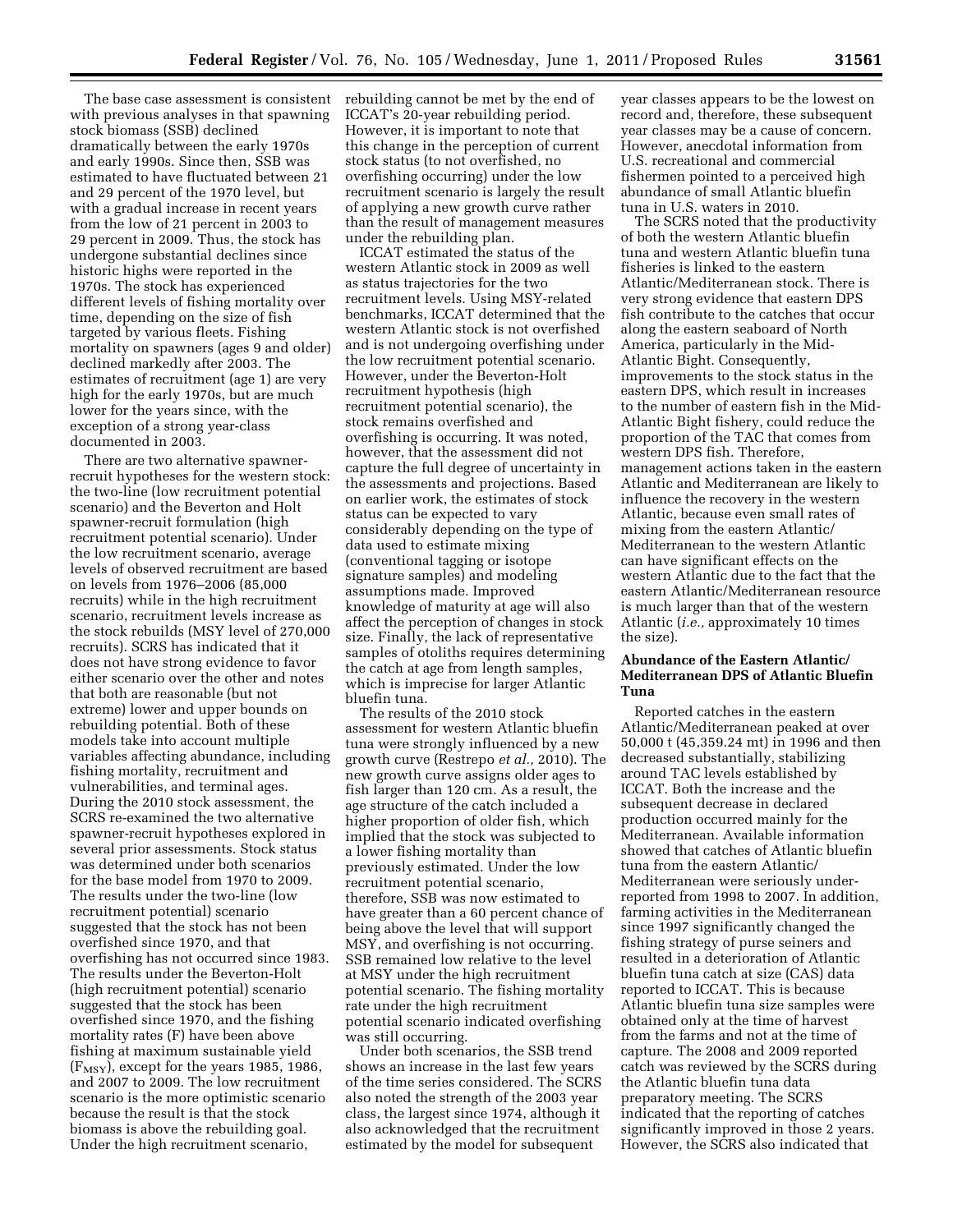some misreporting could still have been taking place. The assessment for the eastern stock used data for the period 1950–2009. Historically, illegal, unreported and unregulated fishing resulted in catch levels far exceeding the TAC levels mandated by ICCAT in the east. The United States has been looking closely at eastern bluefin tuna compliance and IUU issues over the years. Indications over the last two years are that progress has been made to address non-compliance and IUU issues, and catches over the last two years appear to be in line with agreed limits based on the monthly catch reports and SCRS information. Recruitment at the start of the time series varied between 2 and 3 million fish, dropped to around 1 million fish during the 1960s, followed by a steady increase toward maximum values in the 1990s and early 2000s while recruits dropped steeply in the last years. However, the recent levels are known to be less reliable because of the lack of data to estimate them. SCRS also notes that the potential decline in the recruitment in the most recent years is not in agreement with scientific information from aerial surveys carried out in the Mediterranean Sea (Bonhommeau *et al.,* 2009).

Final SSB estimates differed slightly between the model runs that were used. The SSB peaked over 300,000 t (272,155.42 mt) in the late 1950s and early 1970s, followed by a decline. One model run indicated that the SSB continued to decline slightly to about 150,000 t (136,077.71 mt), while the other indicated that biomass increased slightly during the late 2000s to about 200,000 t (181,436.95 mt). Considering both runs, the analyses indicated that recent (2007–2009) SSB is about 57 percent of the highest estimated SSB levels (1957–1959).

## **Significant Portion of Its Range and Foreseeable Future**

The ESA defines an ''endangered species" as "any species which is in danger of extinction throughout all or a significant portion of its range,'' while a ''threatened species'' is defined as ''any species which is likely to become an endangered species within the foreseeable future throughout all or a significant portion of its range.'' The phrase ''throughout all or a significant portion of its range'' is neither defined nor explained in the ESA, and a final policy on how to interpret this language has not been developed by NMFS.

As previously noted, Atlantic bluefin tuna are highly migratory pelagic fish that range across most of the North Atlantic and its adjacent seas,

particularly the Mediterranean Sea. Although the Atlantic bluefin tuna DPSs are described or defined by the location of their spawning grounds, they use the Atlantic Ocean and adjacent seas for various life stages and migrations for foraging, nursery grounds, and spawning. If a DPS was threatened or endangered in a spawning area, it would be threatened or endangered throughout its range (and not only in the spawning area) because a species cannot survive if individuals cannot spawn. Therefore, any determination we would make on the status of the DPSs would be based on the status of the DPSs throughout their ranges.

During a meeting to discuss the SRR, the SRT also considered the foreseeable future for Atlantic bluefin tuna and estimated the mean generation time for both the eastern Atlantic/Mediterranean DPS and western Atlantic DPS. For the purpose of the SRR, the mean generation time was determined to be 17 years for the western Atlantic DPS and 19 years for the eastern Atlantic/ Mediterranean DPS. Mean generation time was computed as the fecundityweighted average age of the spawning population at equilibrium in the absence of fishing, where the values for the age at maturity and natural mortality rate associated with the eastern and western DPSs were set to those used by the SCRS (and average weight was used as a proxy for fecundity). The mean generation time was similar for the two stocks because the younger age of maturity assumed for the eastern stock (which would imply a younger generation time) is mitigated by the lower natural mortality rate assumed for spawning age fish (which implies an older generation time). The SRT also reasoned that it will take a generation time to fully realize the impacts of various management measures, and thus, determined that approximately 17 to 19 years is a reasonable timeframe to define the foreseeable future for Atlantic bluefin tuna. Further support for this timeframe is provided in the 1998 rebuilding plan, as this was based on a mean generation time of 20 years (K. Blankenbeker, 2010, Pers. comm.). Additionally, projections through ICCAT have been estimated for 20 years for the western Atlantic. Because of ICCAT negotiations that can result in changes to annual quotas, we cannot estimate abundance beyond 20 years with any degree of confidence.

As described above, section 4(a)(1) of the ESA and NMFS implementing regulations (50 CFR 424) state that we must determine whether a species is endangered or threatened because of any one or a combination of the

following factors: (A) Current or threatened habitat destruction or modification or curtailment of habitat or range; (B) overutilization for commercial, recreational, scientific, or educational purposes; (C) disease or predation; (D) inadequacy of existing regulatory mechanisms; and (E) other natural or man-made factors affecting the species' continued existence. This section briefly summarizes the findings regarding these factors. Additional details can be found in the SRR.

## **A. The Present or Threatened Destruction, Modification, or Curtailment of Its Habitat or Range**

The Gulf of Mexico is believed to possess certain features for Atlantic bluefin tuna larval habitat which determine growth and survival rates of Atlantic bluefin tuna and can be variable from year to year (McGowan and Richards, 1989). The Gulf Stream can produce upwelling of nutrient rich waters along the shelf edge, which may provide an area favorable to maximum growth and retention of food for the larvae (McGowan and Richards, 1989).

The Mediterranean Sea is a basin with unique characteristics, being a semienclosed sea connected to the Atlantic Ocean through the narrow Strait of Gibraltar, to the Red Sea by the manmade Suez Canal and to the smaller enclosed Black Sea via the narrow Bosphorus Strait. The Mediterranean Sea exchanges water, salt, heat, and other properties with the North Atlantic Ocean, and is thus an important factor affecting global water formation processes and variability, and subsequently, the stability of the global thermohaline state of equilibrium (Wurtz, 2010).

There are a variety of past, present, and reasonably foreseeable future actions that have the potential to affect Atlantic bluefin tuna habitat. They range, among other things, from coastal development and associated coastal runoff and non-point source pollution in coastal areas to outer continental shelf (OCS) oil and gas development, and global climate change. Since most Atlantic bluefin tuna habitat is comprised of open ocean environments occurring over broad geographic ranges, large-scale impacts such as global climate change that affect ocean temperatures, currents, and potentially food chain dynamics, likely pose the greatest threat to Atlantic bluefin tuna habitat. Anecdotal information suggests that such changes may be occurring and influencing the distribution and habitat usage patterns of Atlantic bluefin tuna as well as other highly migratory species (HMS) and non-HMS fish stocks. Ocean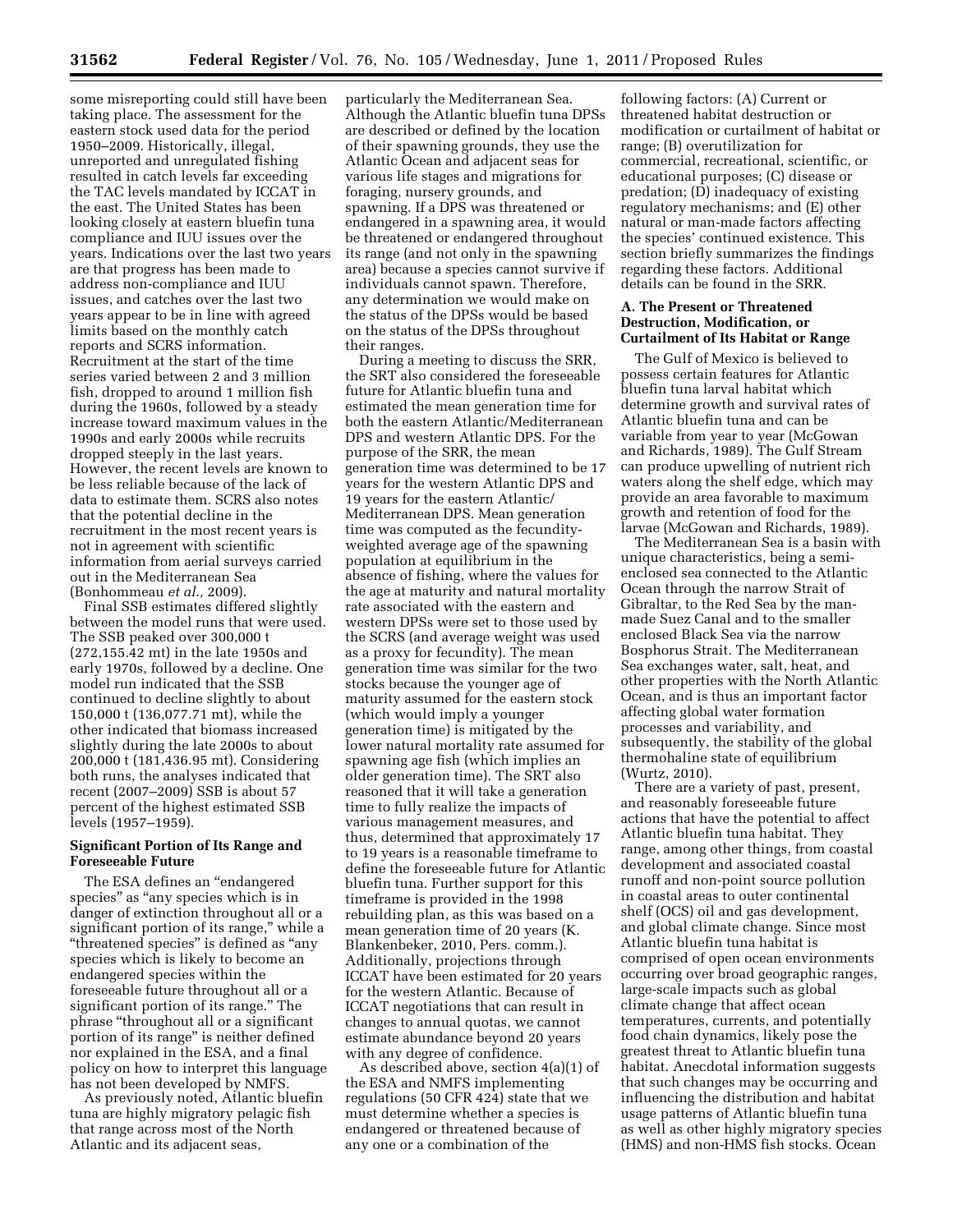temperature changes of a few degrees can disrupt upwelling currents that reduce or eliminate the nutrients necessary for phytoplankton and thereby, could have potential repercussions throughout the food chain. As a result, changes in migratory patterns may be the first indication that large scale shifts in oceanic habitats may be occurring. Some have pointed to the shift in availability of Atlantic bluefin tuna from fishing grounds off North Carolina to waters off Canada during the winter months as evidence of changes in oceanographic conditions that may be affecting historical distribution patterns. Although the evidence is still lacking, causative factors in the shift include preferences for cooler water temperatures and prey availability. A recent report by the Conservation Law Foundation indicated that low food availability had reduced growth rates in larval cod and haddock and that rising sea surface temperatures had the potential to further reduce productivity for these and other fish stocks off the New England coast (Bandura and Vucson, 2006).

Wetland loss is a cumulative impact that results from activities related to coastal development: Residential and industrial construction, dredging and dredge spoil placement, port development, marinas and recreational boating, sewage treatment and disposal, industrial wastewater and solid waste disposal, ocean disposal, marine mining, and aquaculture. In the late 1970s and early 1980s, the United States was losing wetlands at an estimated rate of 300,000 acres (1,214 sq km) per year. The Clean Water Act and state wetland protection programs helped decrease wetland losses to 117,000 acres (473 sq km) per year between 1985 and 1995. Estimates of wetlands loss vary according to the different agencies. The U.S. Department of Agriculture attributes 57 percent of wetland loss to development, 20 percent to agriculture, 13 percent to deepwater habitat, and 10 percent to forest land, rangeland, and other uses. Of the wetlands lost to uplands between 1985 and 1995, the FWS estimates that 79 percent of wetlands were lost to upland agriculture. Urban development and other types of land use activities were responsible for 6 percent and 15 percent of wetland loss, respectively.

Nutrient enrichment has become a major cumulative problem for many coastal waters. Nutrient loading results from the individual activities of coastal development, non-point source pollution, marinas and recreational boating, sewage treatment and disposal, industrial wastewater and solid waste

disposal, ocean disposal, agriculture, and aquaculture. Excess nutrients from land based activities accumulate in the soil, pollute the atmosphere, pollute ground water, or move into streams and coastal waters. Nutrient inputs are known to have a direct effect on water quality. For example, in extreme conditions, excess nutrients can stimulate excessive algal blooms or dinoflagellate growth that can lead to increased turbidity, decreased dissolved oxygen, and changes in community structure, a condition known as eutrophication.

In addition to the direct cumulative effects incurred by development activities, inshore and coastal habitats are also jeopardized by persistent increases in certain chemical discharges. The combination of incremental losses of wetland habitat, changes in hydrology, and nutrient and chemical inputs produced over time can be extremely harmful to marine and estuarine biota, resulting in diseases and declines in the abundance and quality of the affected resources.

One of the major activities with the potential to impact Atlantic bluefin tuna habitat is oil and gas development on the OCS. Anecdotal information suggests that some recreational fishermen may target various fish species, including HMS, in the vicinity of oil platforms due to increased abundance and availability near platforms. The apparent increase in abundance of several species may be due to increased prey availability resulting from various fish and invertebrate communities that are attracted or attach directly to the structures and submerged pilings. While the apparent increase in abundance of fish near oil platforms may appear to be beneficial, little is known about the long-term environmental impacts of changes caused by these structures to fish communities, including potential changes to migratory patterns, spawning behavior, and development of early life stages. Currently, there is debate about whether the positive effects of the structures in attracting fish communities would be reduced by removal of the platforms when they are decommissioned.

As of 2009, there were approximately 4,000 oil and gas platforms in the Gulf of Mexico and fewer than 100 in the Atlantic. Most of the platforms were in waters shallower than 1,000 feet (305 m); however, there are ongoing efforts to expand oil drilling to deeper areas of the Gulf. Approximately 72 percent of the Gulf of Mexico's oil production comes from wells drilled in 1,000 feet (305 m) of water or greater (MMS, 2008(b)).

Eight new deepwater discoveries were announced by oil and gas operators in 2007, with the deepest in 7,400 ft (2,256 m) of water (MMS, 2008(a)). Many of the shallower sites and most of the deepwater sites fall within habitats used by HMS, particularly by Atlantic bluefin tuna. Many of the deeper sites are also located within the HAPC for Atlantic bluefin tuna.

In the Atlantic, ten oil and gas lease sales were held between 1976 and 1983. Fifty-one wells were drilled in the Atlantic OCS; five Continental Offshore Stratigraphic Test wells between 1975 and 1979, and 46 industry wells between 1977 and 1984. Five wells off New Jersey had successful drillstem tests of natural gas and/or condensate. These five wells were abandoned as non-commercial.

In addition to the oil and gas wells, several liquefied natural gas (LNG) facilities have been proposed in the Gulf of Mexico. For LNG facilities, a major environmental concern is the saltwater intake system used to heat LNG and regasify it before piping it to shore. LNG facilities sometimes have open loop, once through heating systems known as open rack vaporizers, which require large amounts of sea water to heat LNG. As described in a draft environmental impact statement (DEIS) for an LNG project in the Gulf of Mexico, the use of the sea water intake system would subject early life stages of marine species to entrainment, impingement, thermal shock, and water chemistry changes, potentially causing the annual mortality of hundreds of billions of zooplankton, including fish and shellfish eggs and larvae. Depending on the location of the facility, this could have an adverse effect on habitat for Atlantic bluefin tuna or other HMS species. Closed loop systems are currently being used in the United States to regasify LNG and are proposed for multiple onshore and offshore LNG terminals throughout the nation, with the notable exception of the offshore waters of the Gulf of Mexico. These systems, which do not rely on an external saltwater intake source, and thus, do not require large amounts of seawater, have considerably lower impacts on fish eggs, larvae, and zooplankton than open loop systems.

For oil platforms, there are direct and indirect impacts to the environment such as disturbance created by the activity of drilling, associated pollution from drilling activities, discharge of wastes associated with offshore exploration and development, operational wastes from drilling muds and cuttings, potential for oil spills, and potential for catastrophic spills caused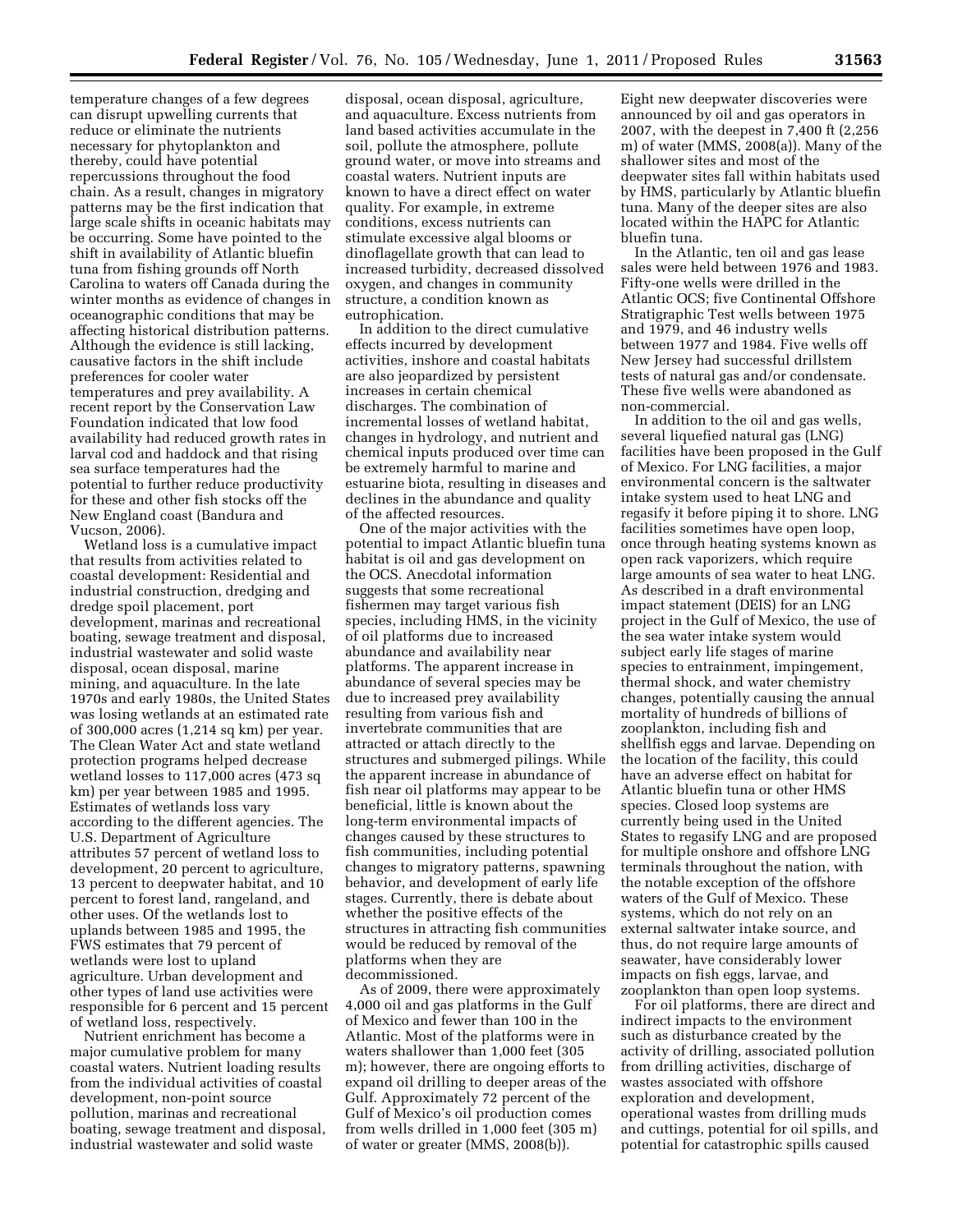by accidents, such as the Deepwater Horizon (DWH) oil spill in 2010 (described below), or hurricanes and alteration of food webs created by the submerged portions of the oil platform, which attract various invertebrate and fish communities.

The potential effect of the DWH oil spill on the future abundance of western Atlantic bluefin tuna was evaluated by comparing the projections made by the SCRS (SCRS, 2010) to similar projections that assume the number of yearlings (1-year-old-fish) in 2011 will be reduced by 20 percent. The 20 percent value was based on the recent report by the European Space Agency that suggested 20% of the surface was oiled. However, this value does not reflect subsurface oil investigations and are ongoing on its potential distribution and impacts.

The SRT noted that another study (SEFSC, 2011, pers. comm.) suggested that considerably less than 20 percent of the spawning habitat for the western Atlantic DPS was affected by the spill. Moreover, if some larvae survived their encounter with oil and associated toxicants, or if density dependent processes are involved in the mortality of Atlantic bluefin tuna after the larval phase, then a 20 percent loss of spawning habitat might result in something less than a 20 percent reduction in the expected number of yearlings. However, factors such as the distribution of oil below the surface and the advection of larvae into the spill area after spawning are not well known. Accordingly, the SRT regarded 20 percent as a reasonable upper bound for the mortality rate of Atlantic bluefin tuna larvae owing to the spill event.

The effect of the DWH spill on bluefin tuna is an area of focus of NOAA's Natural Resources Damage Assessment (NRDA) team. That team is conducting targeted analyses on the effects of the spill on tuna, but most of those analyses are not yet available. The SRT coordinated with the NRDA team, and we have incorporated its information into the decision making process. The NRDA scientists provided plots of the paths of 12 satellite-tagged bluefin tuna that entered the Gulf of Mexico between 2008 and 2010. The NRDA scientists also reported on the progress of other work (*e.g.,* physiological effect of toxicants), but the work was not yet at a stage that could be considered by the SRT.

In summary, independent projections with two different types of models show that a 20 percent reduction in the 2010 year-class will likely result in less than a 4 percent reduction in future spawning biomass. However, if a

significant fraction of adult Atlantic bluefin tuna were killed or rendered impotent by the spill, then subsequent year-classes might also be reduced, leading to greater reductions in SSB than estimated above. For example, if 20 percent of the adults were also killed in 2010, then the SSB would be immediately reduced by 20 percent, which might lead to additional reductions in the 2011 and subsequent year-classes (relative to what they would have been in the absence of the spill). The reduction in the 2010, 2011, and subsequent year classes would, in turn, lead to reductions in future SSB levels (9 years later as they begin to mature). To date, however, there is no evidence to suggest that any portion of adults were immediately affected although studies are ongoing that may give more information on possible long term impacts. The results from several electronic tagging studies confirm that some Atlantic bluefin tuna have historically spent at least a portion of their time in the waters in the vicinity of the spill area, but the exact fraction is difficult to quantify because of the uncertainties associated with inferring tracks and the rather low number of samples. All of the electronically-tagged bluefin tuna that were known to have spent time in the Gulf of Mexico during the actual spill event (8 fish) survived long after leaving the Gulf of Mexico.

Given that it is not possible to determine the level of impact on adults from the DWH oil spill at this time, scientists at the SEFSC re-ran the extinction risk models assuming spillinduced mortality rates of 20 percent for larvae and from 5 to 50 percent for adults. The short-term (10 year) risk of extinction was negligible for all levels of mortality examined. The long-term risk (*e.g.,* projected to 2100) did not exceed 5 percent except under the high recruitment scenario when adult mortality rates exceeded 15 percent. Using the latest information, including the 2010 larval survey, SEFSC scientists developed a worst-case scenario for larval mortality of 15 percent (their best estimate was about 7 percent). Accordingly, adult mortality rates of 15 percent also represent a worst-case scenario because it implies the same proportion of adults encountered oil as the larvae and that all of those ''oiled'' adults subsequently died. Thus, it appears that adult mortality rates would have to be extremely high in order to incur a substantial risk of extinction.

Because the information on larval and adult mortality from the DWH oil spill is not certain, NOAA used the best available science to model ''worst case scenarios.'' From these model

projections, we were able to determine that although it is not possible to accurately determine the level of effect at this time, even if the oil spill had the highest level of effect currently viewed as scientifically plausible, the species would not warrant listing at this time. While we cannot wait for the targeted analyses being conducted in the NRDA process, we intend to revisit this decision no later than 2013 once the NRDA analyses have been concluded to determine whether the DWH oil spill altered the condition of the species. Additionally, new stock assessments will be conducted for bluefin tuna in 2012 and will be available in the fall, and new compliance reports will be available from ICCAT. Thus, this information will be considered as well.

## *Summary and Evaluation of Factor A*

Currently, there are numerous potential coastal habitat threats as identified above (*e.g.,* dredging, mining, navigation); however, the ones of most significance for Atlantic bluefin tuna are offshore (*e.g.,* petroleum, LNG). While these could represent potential future threats to the species, at this time, these activities are not negatively affecting Atlantic bluefin tuna, and the SRT concluded, and we concur that they do not represent a substantial risk to the long-term persistence of the species. In the future, should offshore effects such as petroleum and LNG be proposed, the EFH and HAPC process would provide a mechanism by which those impacts could be addressed.

#### **B. Overutilization for Commercial, Recreational, Scientific, or Educational Purposes**

Fishing for Atlantic bluefin tuna has occurred in the Mediterranean since the 7th millennium BC (Desse and Desse-Berset, 1994, in Fromentin and Powers, 2005). According to Fromentin and Ravier (2005) and Porch (2005), the development of the sushi-sashimi market during the 1980s made fishing for Atlantic bluefin tuna significantly more profitable than it was in earlier times, and this resulted in a considerable increase in the efficiency and capacity of fisheries during this time. The increased profitability associated with these new technologies resulted in the rapid development of new and powerful fleets in the Mediterranean countries, and the expansion of effort which exploited fish in the Mediterranean and North Atlantic Japanese longline fisheries also expanded in the Central North Atlantic, adding pressure on Atlantic bluefin tuna stocks (Fromentin and Powers, 2005).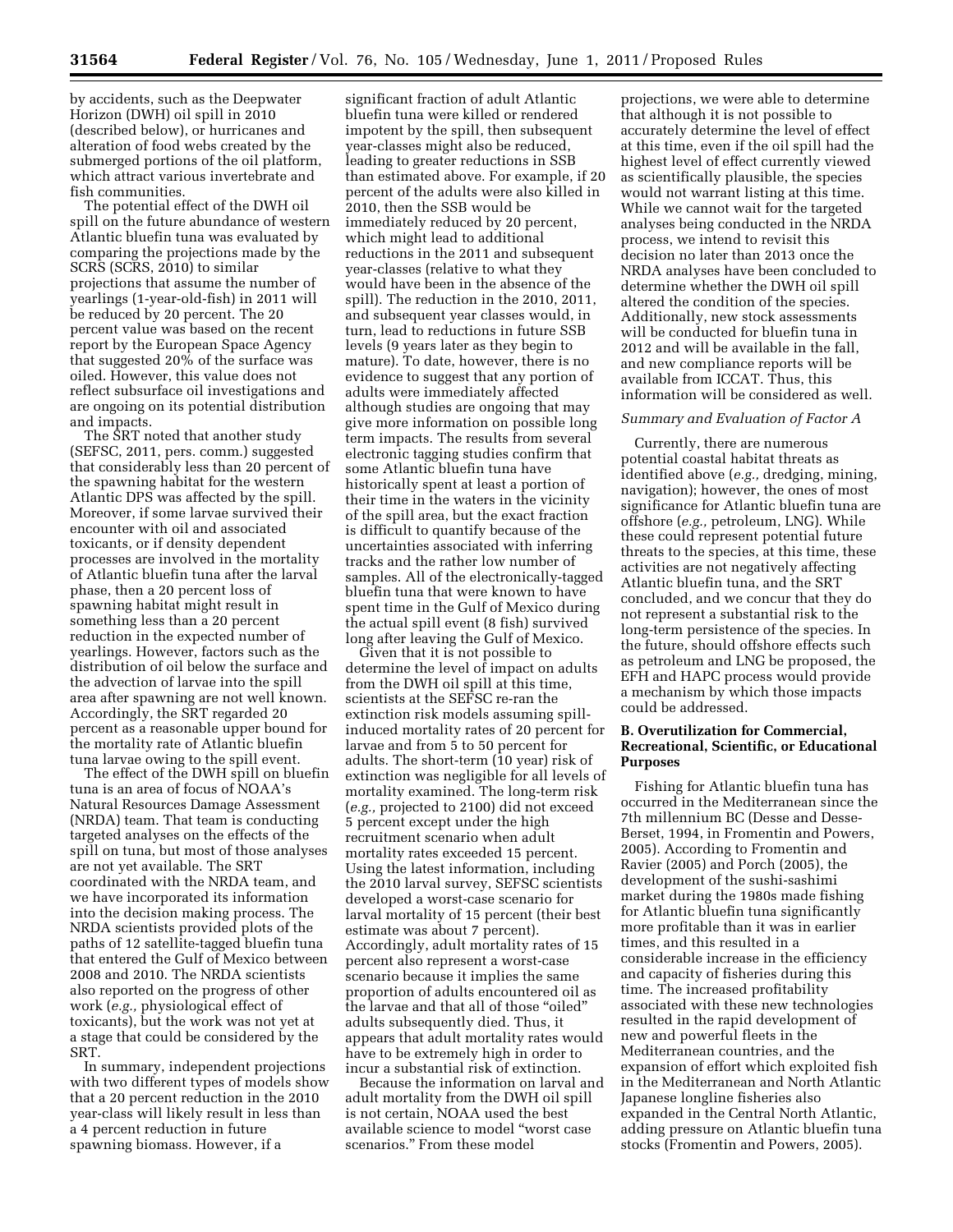The development and redistribution of all the fisheries resulted in rapid increases in yields since the 1980s, especially in the Mediterranean Sea. Eastern Atlantic and Mediterranean catches reached an historical peak of over 50,000 mt during the mid-1990s. Catches in the West Atlantic, including discards, have been relatively stable since the imposition of quotas in 1982. However, total western Atlantic catch declined steadily from the high of 2002 until 2007, primarily due to considerable reductions in catches by U.S. fisheries. Two plausible explanations for this situation were considered by the SCRS: (1) Availability of fish to the U.S. fishery was abnormally low, and/or (2) the overall size of the population in the western Atlantic declined substantially from the levels of recent years. SCRS noted in its 2010 stock assessment report that there is no overwhelming evidence to favor one explanation over the other but that the base case assessment implicitly favors the idea of changes in regional availability by virtue of the estimated increase in SSB. The decrease indicated by the U.S. catch rate of large fish was matched by the increase in several other large fish indices. In 2009, the United States harvested its national base quota.

In U.S. fisheries, bluefin tuna are caught with purse seines, handgear (rod and reel, handline, and harpoon), and pelagic longlines. As of October 2010, there were over 32,000 permitted vessels that may participate in the Atlantic tuna fisheries (NMFS, 2010). All owners/operators of vessels (commercial, charter/headboat, or recreational) fishing for regulated Atlantic tunas (Atlantic bluefin, bigeye, albacore, yellowfin and skipjack tunas) in the management area must obtain an Atlantic tunas permit or an Atlantic HMS vessel permit. Commercial categories are monitored by a census of landing cards, whereas the recreational catch is monitored primarily by a survey, although the states of Maryland and North Carolina have implemented recreational census bluefin tuna tagging programs as well. Commercial fisheries are focused on 'large medium' (73 in (185 cm) to less than 81 in (206 cm) curved fork length (CFL)) and 'giant' (81 in (206 cm) CFL or greater) Atlantic bluefin tuna, while recreational fisheries are focused on 'large school/small medium' Atlantic bluefin tuna (47 in (119 cm) to less than 73 in (185 cm) CFL), with allowances for 'school' (27 in (68 cm) to less than 47 in (119 cm) CFL), 'large medium', and 'giant' Atlantic bluefin tuna. Recreational fisheries are carried out by private vessels fishing in

the Angling category, and vessels for hire fishing under the Charter/Headboat category.

There are numerous scientific studies on Atlantic bluefin tuna, the largest of which is being coordinated by ICCAT's SCRS—the Atlantic wide Grande Bluefin Tuna Year Program (GBYP). It has multiple objectives, including improving the understanding of key biological and ecological processes, basic data collection (including information from farms, observers, and VMS), provision of scientific advice on stock status through improved modeling of key biological processes (including growth and stock-recruitment and mixing between various areas), and developing and using biologically realistic operating models for more rigorous management option testing. Research undertaken to date through the ICCAT program, or in coordination with it by scientists from ICCAT's membership, has been either non-lethal (*i.e.,* aerial surveys) or has been intended to be non-lethal (*i.e.,* tagging programs), although mortalities, while minimal, do sometimes occur after a tagging event.

Other types of research (*i.e.,*  microconstituent analysis, organochlorine tracer analysis, genetic analysis) primarily rely on samples taken from fish harvested in commercial fishing operations or from historical collections. Larval surveys, such as those conducted by the United States, and activities to monitor YOY do harvest Atlantic bluefin tuna specifically for research purposes, but the mortality caused by these activities is low. With respect to collections for education, this activity is minor and relies largely on products obtained from other activities, such as commercial fishing. Where it does cause Atlantic bluefin tuna mortalities directly, such as the collection of YOY, it is minor. Furthermore, there was no information to suggest that a substantial live aquarium trade in Atlantic bluefin tuna exists.

#### *Summary and Evaluation of Factor B*

Current impacts from commercial, recreational, scientific or educational purposes do not represent a substantial risk to the long-term persistence of the species. Atlantic bluefin tuna fisheries are closely managed by various regulatory mechanisms, and current TAC levels are projected to result in increased population levels of the DPSs as long as there is a high degree of compliance. In addition, scientific collections or collections for educational purposes described above do not seem to be significantly affecting

the status of Atlantic bluefin tuna, and are not likely to significantly affect the long-term persistence of Atlantic bluefin tuna now or into the future.

#### **C. Predation and Disease**

As large apex predators, Atlantic bluefin tuna are not heavily preyed upon. However, predators such as killer whales (*Orcinus orca*) and pilot whales (*Globicephala* spp.), and several shark species such as white sharks (*Carcharodon carcharias*), shortfin mako (*Isurus oxyrinchus*), and longfin mako (*Isurus paucus*) (Nortarbartolo di Sciara, 1987; Collette and Klein-MacPhee, 2002; de Stephanis, 2004; Fromentin and Powers, 2005) may prey on Atlantic bluefin tuna. Juvenile Atlantic bluefin tuna may also be preyed upon by bluefish (*Pomatomus saltatrix*) and seabirds (Fishwatch, NMFS, 2010).

Little information exists on diseases in Atlantic bluefin tuna. Most of the available disease information for this species, Pacific bluefin tuna (*Thunnus orientalis*), and southern bluefin tuna (*Thunnus maccoyii*) comes from studies on fish reared in net pens prior to harvesting for the market (Munday *et al.,* 2003; Bullard *et al.,* 2004; Oraic and Zrncic, 2005; Mladineo *et al.,* 2006; Hayward *et al.,* 2007).

Peric (2002) reported lesions consistent with pasteurellosis (*Photobacterium damsel piscicida*) after examining carcasses of 25 harvested Atlantic bluefin tuna. Lesions were similar to those seen in sparids with chronic pasteurellosis. As the causative organism, pasteurellosis does not survive for long outside the host, and prevalence is reported to be very low in Atlantic bluefin tuna (Munday *et al.,*  2003). However, high mortalities of Atlantic bluefin tuna reared in Adriatic Sea cages occurred during winter 2003 and spring 2004. Based on the results of bacteriological, serological, and histological analysis, Mladineo *et al.*  (2006) concluded that pasteurellosis was the causative agent of the mortalities, which was the first outbreak of this kind in reared tuna. Putative tuberculosis was reported in a single specimen of Atlantic bluefin tuna (Biavati and Manera, 1991, as reported by Munday *et al.,* 2003), but the cause is unknown.

# *Summary and Evaluation for Factor C*

Adult Atlantic bluefin tuna are not likely affected to any large degree by predation by large whales and other large predators, nor are they likely to be affected to any large degree by diseases caused by viruses, bacteria, protozoans, metazoans, or microalgae. Most of the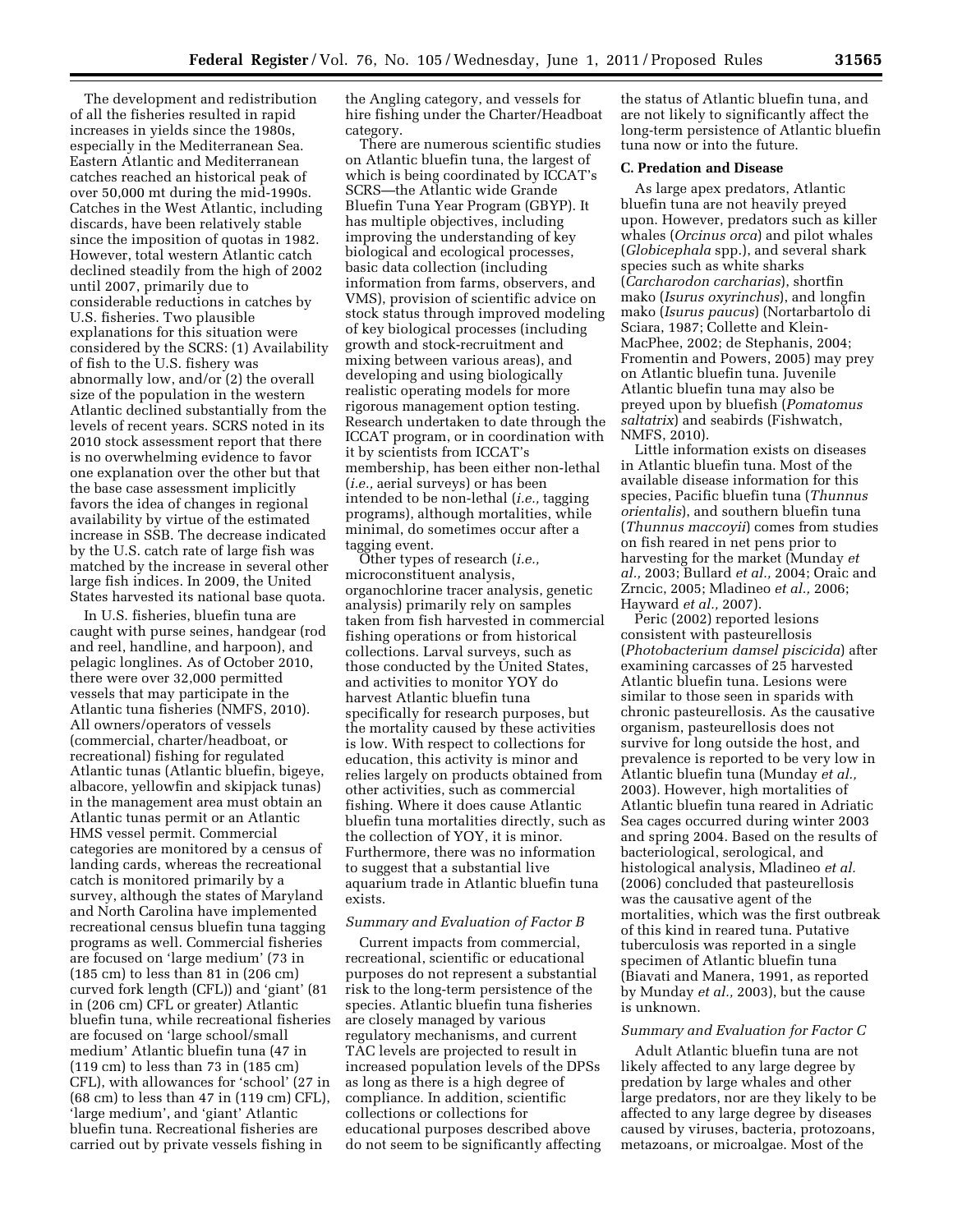information on diseases in tunas comes from studies on cultured tuna, and the culture environment introduces stresses to the fish; therefore, even if studies indicated that cultured Atlantic bluefin tuna were highly susceptible to diseases and suffered high mortality rates, it is not possible to infer from these data that wild Atlantic bluefin tuna experience the same diseases and mortality rates. The best available scientific and commercial information indicates that threats to Atlantic bluefin tuna from predation and disease do not significantly affect the long-term persistence of Atlantic bluefin tuna now or into the future.

## **D. Existing Regulatory Authorities, Laws and Policies**

Since 1982, Atlantic bluefin tuna have been separated into two management units or stocks (western Atlantic and eastern Atlantic/Mediterranean), which coincide with the two DPSs identified in the SRR. ICCAT has established various conservation and management measures for both stocks over the years, most often in those years where new stock assessments have been completed by SCRS, as these inform management decisions. ICCAT, however, is free to adopt or alter conservation and management measures even in years where no new stock assessment has been conducted, and it has occasionally done so. In addition to the stock assessment meetings (which have been held recently about every 2 years), the SCRS reports on fishery trends each year. These metrics can include catch, effort and size trends, as well as updated abundance indices (such as standardized catch rate trends by age category and larval survey results), and trends can provide information on threats to the stock even during nonassessment years.

In light of the connection between the two stocks and fisheries, SCRS has advised that robust management is needed for both stocks to ensure effective conservation. Recognizing that management could potentially benefit from an improved understanding of bluefin tuna stock structure and mixing, ICCAT and its members have taken a number of steps to improve information in this area. Pending the outcome of ongoing research on stock structure and mixing, ICCAT has actively looked at management strategies that can take better account of mixing. In that regard, ICCAT has had a measure in place intended to limit catches in the central North Atlantic, an area with high mixing rates, since 2003. Catches from this area are now significantly reduced from previous levels. In addition,

ICCAT has adopted the requirement that parties cannot shift effort across the 45 degree management boundary separating the two stocks of bluefin tuna.

The western Atlantic bluefin tuna fishery in the United States is managed under the dual authority of the Magnuson-Stevens Fishery Conservation and Management Act (Magnuson-Stevens Act) and the Atlantic Tunas Convention Act (ATCA). ATCA authorizes the Secretary of Commerce to implement the binding recommendations of ICCAT. As the United States implements legislation for ICCAT, ATCA also requires that the United States implement binding recommendations adopted by that organization, as necessary and appropriate; stipulates that the United States may not promulgate a regulation that has the effect of increasing or decreasing any allocation or quota of fish or fishing mortality allocated by ICCAT; and establishes a number of procedural requirements.

At the 2010 ICCAT meeting, a measure was adopted for the western Atlantic stock that, among other things, reduced the TAC from 1,800 t (1,632.93 mt) to 1,750 t (1,587.57 mt) for both the 2011 and 2012 fishing seasons—a 2.8 percent reduction overall. Under the low recruitment potential scenario, the new TAC has a 99-percent probability of maintaining the fishing mortality of western Atlantic bluefin tuna below the fishing mortality associated with MSY and a 95-percent probability of maintaining the stock above the biomass that will support MSY through the end of the rebuilding period. Combining the results of the high and low recruitment potential scenarios, the TAC has a 54-percent probability of ending overfishing within 2 years and a 48-percent probability of rebuilding the stock to the Bmsy level by the end of the rebuilding period. Under the high recruitment potential scenario, the TAC has an 8-percent probability of ending overfishing within 2 years and a zeropercent chance of rebuilding the stock to the Bmsy level by the end of the rebuilding period. It is important to note that, under any scenario, the agreed TAC is expected to support continued stock growth if compliance with agreed rules remains strong. For the western Atlantic bluefin tuna fishery, compliance with ICCAT measures has typically been high.

In addition to a new TAC, the measure includes an emergency clause similar to the one added in 2009 to the eastern Atlantic/Mediterranean bluefin tuna recommendation. It specified that if SCRS detects a serious threat of stock collapse, ICCAT shall suspend all Atlantic bluefin tuna fisheries in the western Atlantic for the following year. The recommendation further calls on ICCAT members to contribute to ICCAT's Atlantic-wide Bluefin Tuna Research Program, including the enhancement of biological sampling. Consistent with past practice, the provisions contained in previous conservation and management recommendations were retained, including the prohibition on directed fishing for Atlantic bluefin tuna in the Gulf of Mexico and minimum size requirements.

Finally, the measure includes a request to SCRS to provide additional information in the future that might be helpful to management—including with respect to spawning grounds and the size selectivity of the fishery. The next western Atlantic bluefin tuna stock assessment is scheduled for 2012, and management measures will be reconsidered at that time, taking into consideration the scientific advice provided by SCRS.

During its 2010 annual meeting, ICCAT adopted a new recommendation for eastern and Mediterranean Atlantic bluefin tuna. The TAC for 2011 and beyond (until changed) was set at 12,900 t (11,702.68 mt), 4.4-percent reduction from the 2010 level of 13,500 t (12,246.99 mt). This reduction is in addition to existing quota paybacks for previous overharvests by the European Union and Tunisia. Thus, the adjusted allowable catch for 2011 and 2012 is approximately 11,500 t (10,432.62 mt). Before taking into account these required reductions, the new TAC has at least a 95-percent probability that the condition of the stock will improve in the coming years and a 67-percent probability of rebuilding the stock by 2023, the end of the rebuilding period.

# *Summary and Evaluation for Factor D*

Western Atlantic bluefin tuna are highly regulated with TAC limits generally set within the range recommended by SCRS. Greater reductions in TAC for the eastern stock were discussed to account more fully for the assessment uncertainties and to increase the probability and rate of stock growth and recovery. For both eastern and western bluefin tuna DPSs, catch levels agreed to in 2010 are expected to support continued growth and recovery of the stocks if compliance with agreed rules continues. Given the mixing between the stocks, improved stock conservation in the east can be expected to benefit the western stock as well. Based on the information above, the SRT concluded that the existing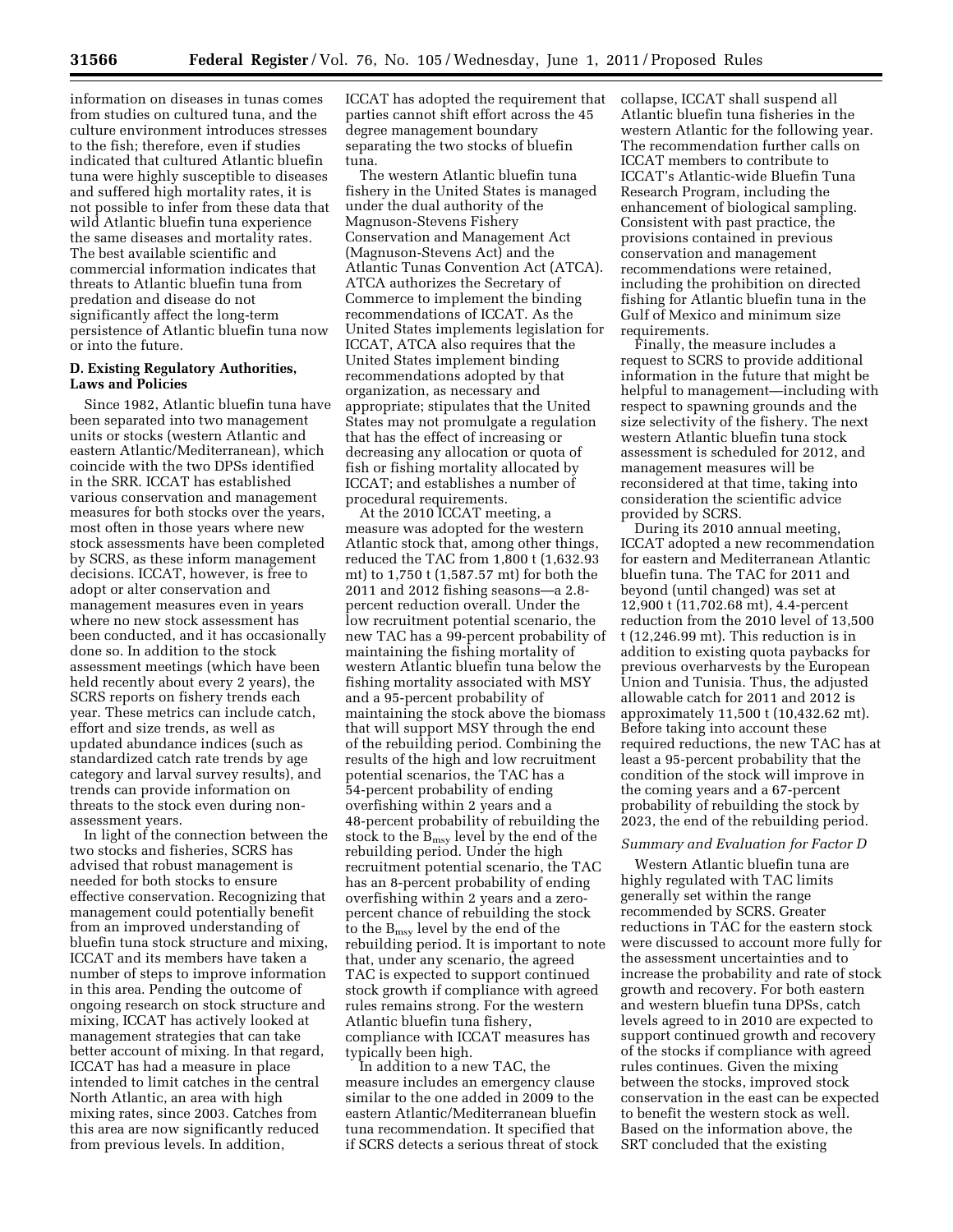regulatory mechanisms if adequately enforced are sufficiently protective of Atlantic bluefin tuna now and into the future, and we concur with this conclusion.

#### **E. Other Natural or Manmade Factors Affecting the Continued Existence of the Species**

The SRT examined other natural or manmade factors affecting the continued existence of Atlantic bluefin tuna. Spatial distribution and movement of Atlantic bluefin tuna were previously hypothesized to be controlled by preferential ranges of temperature (ICCAT, 2006–2009); but more recently, scientists hypothesized that juveniles and adults are associated with ocean fronts, likely for purposes of foraging for prey (Humston *et al.,* 2001; ICCAT, 2006–2009). However, the complexity of Atlantic bluefin tuna distribution and behavior is unlikely to be explained by association with these fronts alone (Shick *et al.,* 2004; Royer *et al.,* 2004). Because of the relationship of Atlantic bluefin tuna to sea surface temperature, the SRT considered the impact of climate change to Atlantic bluefin tuna.

Research studies have shown that migration and movement patterns vary considerably between individuals, years, and areas (Lutcavage *et al.,* 1999; Block *et al.,* 2001; De Metrio *et al.,* 2004; ICCAT, 2006–2009). The appearance and disappearance of past fisheries (*e.g.,*  Brazil during the 1960s) could be a result of changes in spatial distribution and/or migration (Fromentin and Powers, 2005; Fromentin, 2009). Rijnsdorp *et al.* (2009) hypothesized a shift in distribution in response to increased temperature associated with climate change, and similar distribution shifts for other species have also been observed (Nye *et al.,* 2009). However, without a better understanding of the processes that determine Atlantic bluefin tuna distribution, it is difficult to project a response of the species to climate change.

Rijnsdorp *et al.* (2009) further hypothesized that if the habitat for a certain life-history stage is spatially restricted (*e.g.,* spawning), the species may be more sensitive to climate change. We designated an HAPC for bluefin tuna spawning in the Gulf of Mexico in Amendment 1 to the U.S. Consolidated HMS Fishery Management Plan (NMFS, 2009). This area is the primary spawning habitat for the western stock of Atlantic bluefin tuna, although the potential for other spawning locations has also been suggested (Galuardi *et al.,* 2010). Climate-induced temperature increases could increase stress for Atlantic bluefin

tuna during spawning in the Gulf of Mexico. Average ambient temperatures measured during bluefin spawning activity ranged from 23.5 to 27.3 °C (Teo *et al.,* 2007). Atlantic bluefin tuna have been found to withstand temperatures ranging from 3 to 30 °C (Block *et al.,*  2001).

Although Atlantic bluefin tuna are believed to use deep diving to thermoregulate, spawning behavior may preclude thermoregulation behavior (Teo *et al.,* 2007). Block *et al.* (2005) indicated that thermal stress appeared to be contributing to mortality of pelagic longline-caught Atlantic bluefin tuna on the Gulf of Mexico spawning grounds. If increases in ocean temperature will mirror those forecasted for air temperature by the Intergovernmental Panel on Climate Change (IPCC) (2007)  $(i.e., +0.20 \degree C$  per decade), and add ten decade's worth of temperature increase (*i.e.,* a total of 2.0 °C) to the temperatures reported by Teo *et al.*  (2007), then Gulf of Mexico temperatures during Atlantic bluefin tuna spawning season could be estimated to reach 25.5 to 29.3 °C by the turn of the century. Muhling *et al.*  (2011) modeled a variety of climate change simulations in the Gulf of Mexico to quantify potential effects of warming on the suitability of the Gulf of Mexico as a spawning ground for Atlantic bluefin tuna. Model results showed that Atlantic bluefin tuna were indeed vulnerable to climate change impacts, with increasing water temperature affecting both spawning times and locations, as well as larval growth, feeding and survival (Muhling *et al.,* 2011). Furthermore, if ambient values of abiotic factors such as salinity or pH exceed the tolerance limits for planktonic Atlantic bluefin tuna eggs and larvae, these life stages could be negatively affected physiologically.

Fabry *et al.* (2008) reviewed the potential impacts of ocean acidification on marine fauna and ecosystem processes. The information reviewed indicated that marine fish were physiologically highly tolerant of carbon dioxide. Ishimatsu *et al.* (2004) found that hatchling stages of some species appeared fairly sensitive to pH decreases on the order of 0.5 or more, but high carbon dioxide tolerance developed within a few days of hatching.

Indirect trophic level dynamics may have some impact to Atlantic bluefin tuna as a result of climate change and ocean acidification. Acidification could lead to dissolution of shallow-water carbonate sediments and could affect marine calcifying organisms, including pteropods, an important component of

the plankton in many marine ecosystems (Orr *et al.,* 2005). In their review article, Walther *et al.* (2002) stated that indirect impacts on marine systems appear to be the most widespread effects of climate change. For example, the persistence of a positive vector for the North Atlantic Oscillation (NAO) modifies marine primary and secondary production (Fromentin and Planque, 1996), which could in turn affect the availability of planktonic food for fish larvae and recruitment success (Cushing, 1990). However, ICCAT scientists analyzed the association of the NAO with eastern Atlantic bluefin tuna recruitment and found no relationship (ICCAT, 2002).

Availability of nutrients could also be affected by changes in carbon dioxide, which could affect primary production, changes in species composition, and higher trophic levels (Fabry *et al.,* 2008). Kimura (2010) modeled a combination of environmental factors when considering the impact to the recruitment of juvenile Pacific bluefin tuna. For example, an increase in ocean temperature would speed the transport of larvae in the Kuroshio current, causing the larvae to arrive too quickly to cold coastal waters. When coupled with high temperatures exceeding the optimal range on the spawning grounds, larval recruitment was predicted in 2010 to decline to 36 percent of present recruitment levels (Kimura *et al.,* 2010). In addition, a long-lived species such as Atlantic bluefin tuna could have less evolutionary ability to adapt to climate change than shorter-lived species.

Chase (2002) identified squid as one of several important food sources for Atlantic bluefin tuna caught off New England. Epipelagic squid (*e.g., Illex*  and *Loligo* sp.) have been found to be highly sensitive to carbon dioxide because of their unique physiology (Portner *et al.,* 2004; Seibel, 2007). Yamada and Ikeda (1999) found increased mortality for certain arthropod plankton (krill and certain copepods) with increasing exposure time and decreasing pH. Larval *Thunnus* sp. have been found to feed primarily on copepods (Catalan *et al.,*  2007; Llopiz and Cowen, 2009). As pelagic predators, Atlantic bluefin tuna are considered opportunistic, and loss of one food source may not have negative consequences. However, in the Florida straits, larval *Thunnus* sp. appeared to exhibit selective feeding behavior (Llopiz and Cowen, 2009) and thus, larvae may not be as opportunistic in feeding as adult Atlantic bluefin tuna are.

Offshore aquaculture was identified as a potential threat to Atlantic bluefin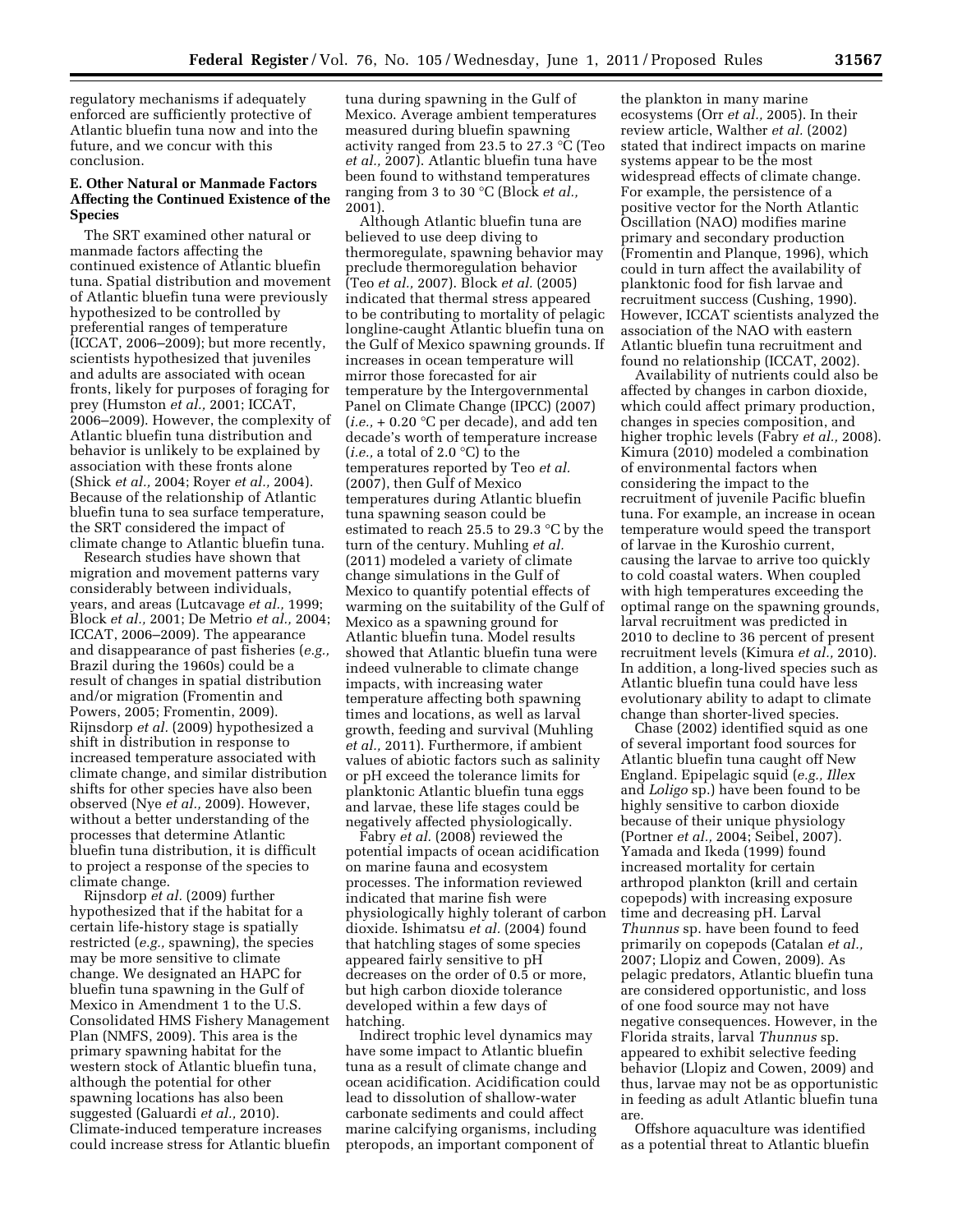tuna by the SRT. Potential impacts resulting from offshore aquaculture could include increased nutrient loading, habitat degradation, fish escapement, competition with wild stocks, entanglement of endangered or threatened species and migratory birds, spread of pathogens, user conflicts, economic and social impacts on domestic fisheries, and navigational hazards (GMFMC, 2009); however, there is no information to indicate that offshore aquaculture is impacting Atlantic bluefin tuna.

The most recent available information indicated that there are no finfish offshore aquaculture operations in U.S. Federal waters. According to the Gulf of Mexico Fishery Management Council (GMFMC) FMP for offshore aquaculture in the Gulf of Mexico, marine aquaculture would be prohibited in Gulf of Mexico EEZ HAPCs, marine reserves, marine protected areas, Special Management Zones, permitted artificial reef areas, and coral reef areas as defined and specified in 50 CFR 622 (GMFMC, 2009). In addition, areas where marine aquaculture is prohibited in the Gulf of Mexico overlap with the spawning areas of the western Atlantic DPS, and thus, the SRT did not expect any impacts to the spawning habitat of the DPS from offshore aquaculture. The SRT was not aware of specific information pertaining to the effects of offshore aquaculture on the habitat in the eastern Atlantic/Mediterranean; however, impacts to the DPS may be similar to the potential impact resulting from offshore aquaculture as noted above.

#### *Summary and Evaluation of Factor E*

The SRT considered all other natural or manmade factors that may affect the DPSs, including climate change impacts, ocean acidification, and aquaculture/enhancement. The SRT identified several potential natural or manmade threats to Atlantic bluefin tuna, and while these could represent potential future threats to the species, at this time, the SRT determined that current and future impacts are not likely and do not represent a substantial risk to the long-term persistence of either DPS. We concur with this conclusion.

#### **Current and Future Protective Efforts**

In February 2011, a special meeting of ICCAT's Compliance Committee (COC) was held. The purpose was to reinforce the commitment of all parties to implement the eastern Atlantic bluefin tuna recommendation from the start of the 2011 season and, toward that end, to review the implementation plans (which included fishery management,

inspection, and capacity reduction aspects) of eastern Atlantic bluefin tuna harvesters with a view to endorsing those plans in advance of the season.

In addition to taking action on the implementation plans, the COC adopted an allocation table specifying the allowable harvest limits by ICCAT members, which included all adjustments, and a fleet capacity table reflecting required reductions for 2011. Given input from those present at the COC intersessional, the adjusted TAC of 11,502.89 t (10,435.25 mt) should be the upper bound of realized catches. Factoring in that a few countries have indicated they will not be fishing and their combined quota level is 364.33 t (330.51 mt), actual catches may be more on the order of 11,138.56 t (10,104.73 mt)—notwithstanding any action by ICCAT to suspend one or more fisheries in 2011 due to lack of implementation plan endorsement. Any additional reductions in catch will increase the probability of rebuilding the stock by 2023.

In addition, the 2010 eastern Atlantic bluefin tuna recommendation also strengthened the monitoring and control scheme, including enhanced monitoring of farming operations, further restrictions on joint fishing operations (*e.g.,* generally prohibiting joint operations between contracting parties and clarifying that each party is responsible and accountable for catches made under such operations), and requiring fishing capacity issues to be fully addressed by 2013.

Western Atlantic bluefin tuna harvesters are expected to fully implement Recommendation 10–03 by mid-June 2011. This will involve reduced quotas for the United States, Canada, and Japan for 2011 and 2012. In addition, NMFS has published a proposed rule to implement the ICCAT recommended U.S. base quota, distributing the quota among domestic quota categories consistent with the 2006 Consolidated HMS Fishery Management Plan, and to adjust the 2011 U.S. quota and subquotas to account for Atlantic bluefin tuna dead discards and unharvested 2010 quota allowed by ICCAT to be carried forward to 2011 (76 FR 13583). Furthermore, NMFS monitors the Atlantic bluefin tuna fishery and has the authority to take in-season actions such as fishery closures and retention limit adjustments to ensure available quotas are not exceeded or to enhance scientific data collection from, and fishing opportunities in, all geographic areas.

Effective May 5, 2011, NMFS requires the use of "weak hooks" by pelagic longline vessels fishing in the Gulf of

Mexico. A weak hook is a circle hook that meets NMFS' current size and offset restrictions but is constructed of round wire stock that is thinner-gauge (*i.e.,* no larger than 3.65 mm in diameter) than the 16/0 circle hooks currently used in the Gulf of Mexico pelagic longline fishery. The purpose of the proposed action is to reduce pelagic longline incidental catch of bluefin tuna in the Gulf of Mexico, which is the known spawning area for the western Atlantic DPS of bluefin tuna (as described above). The action is intended to increase Atlantic bluefin tuna spawning potential and subsequent recruitment into the fishery, and could also potentially reduce negative ecological and fishing impacts on non-target or protected species.

#### **Listing Determination**

Long-term (2010–2100) projections of abundance of the two Atlantic bluefin tuna DPSs (western Atlantic and eastern Atlantic/Mediterranean) were conducted by the SRT using the protocols adopted by the ICCAT SCRS (SCRS, 2010). We have determined that a 5-percent probability of extinction in 20 years is a reasonable threshold for endangered status. The probability of extinction was projected by the SRT to be near zero for both DPSs over the 5 to 10-year horizon normally examined by the SCRS, even for catch quotas that are much larger than allowed under the current ICCAT management regulations. Even after 20 years, the probability of extinction does not exceed 5 percent unless the level of sustained catch after 2010 is 3,000 mt or more for the western Atlantic DPS, and 40,000 mt or more for the eastern Atlantic/Mediterranean DPS (the 2011 TACs for the western Atlantic and eastern Atlantic/Mediterranean DPSs are 1,750 t (1,587.57 mt) and 12,900 t (11,702.68 mt) respectively, with the adjusted quota for the eastern fishery being below 11,599 t (10,522.44 mt) in 2011 and 2012.

Several authors have suggested that populations with fewer than 500 individuals are doomed to eventual extinction due to the loss of genetic diversity (Franklin, 1980; Soule, 1980). Matsuda *et al.* (1998) used 500 mature animals as the threshold for their extinction risk assessment of southern bluefin tuna. In order to address the potential for quasi-extinction, the SRT performed a second set of analyses with the extinction threshold set at 500 spawners, rather than 2 spawners (see Tables 1 and 2 below for the results with 500 spawners and section 9.1.3 of the status review report for the tables with the results for 2 spawners).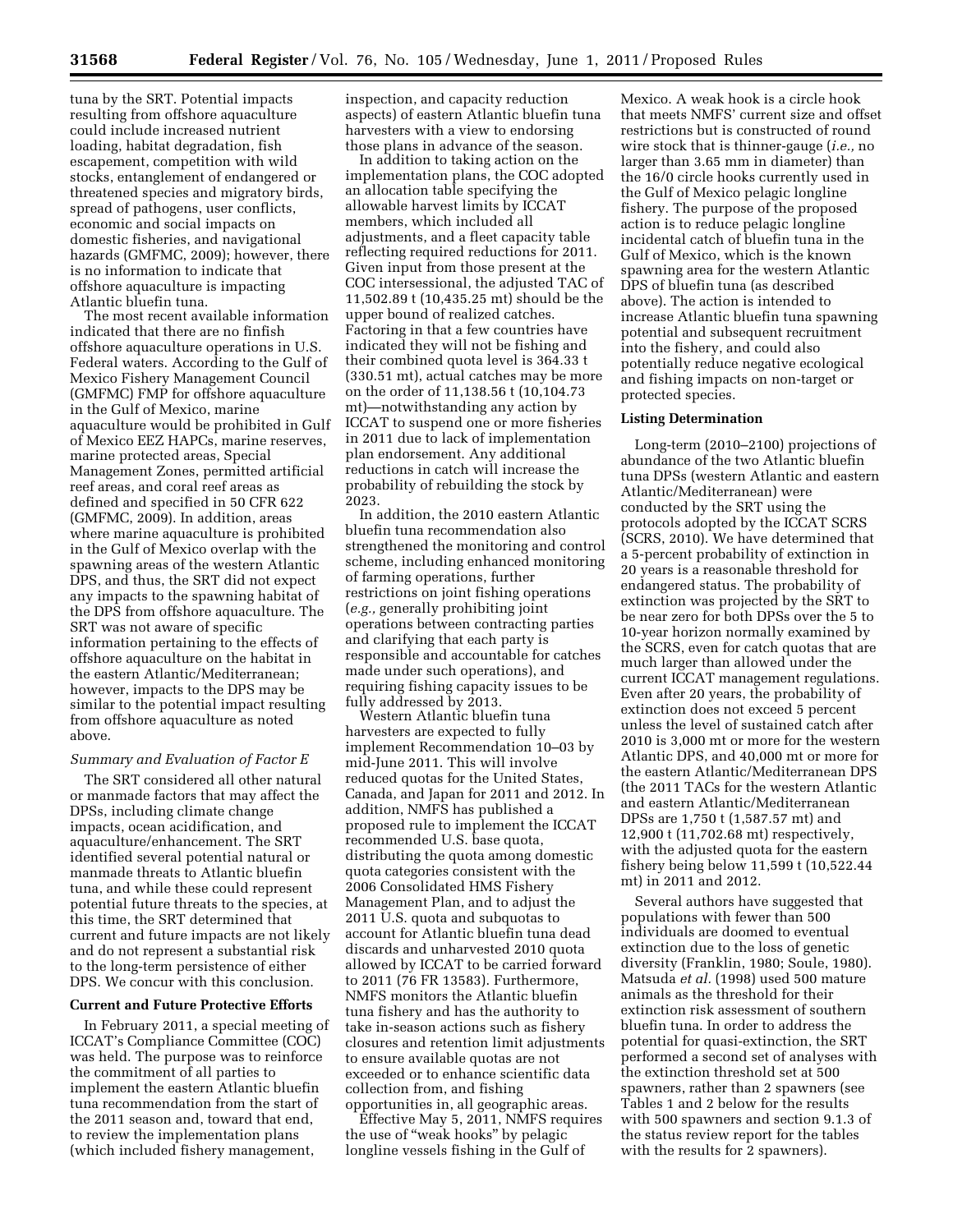# TABLE 1—FORECASTED PROBABILITY THAT FEWER THAN 500 ADULT BLUEFIN TUNA WILL SURVIVE IN THE EAST ATLAN-TIC AND MEDITERRANEAN SEA BY YEAR AND CATCH LEVEL (ALL 24 SCENARIOS COMBINED). CURRENT MANAGEMENT RECOMMENDATIONS UNDER ICCAT SPECIFY A TOTAL ALLOWABLE CATCH OF 12,900 MT

[In percent]

| Catch<br>(mt) | 2010 | 2011    | 2020 | 2030          | 2040 | 2050 | 2060 | 2100 |  |  |  |  |
|---------------|------|---------|------|---------------|------|------|------|------|--|--|--|--|
|               | 0.0  | 0.0     | 0.0  | 0.0           | 0.0  | 0.0  | 0.0  | 0.0  |  |  |  |  |
|               | 0.0  | 0.0     | 0.0  | 0.0           | 0.0  | 0.0  | 0.0  | 0.0  |  |  |  |  |
|               | 0.0  | 0.0     | 0.0  | 0.0           | 0.0  | 0.0  | 0.0  | 0.0  |  |  |  |  |
| 12,900        | 0.0  | 0.0     | 0.0  | 0.0           | 0.1  | 0.1  | 0.2  | 0.2  |  |  |  |  |
| 17,000        | 0.0  | 0.0     | 0.0  | 0.2           | 0.7  | 1.2  | 1.4  | 1.5  |  |  |  |  |
|               | 0.0  | 0.0     | 0.0  | 0.6           | 2.6  | 3.5  | 3.9  | 4.2  |  |  |  |  |
| 25,000        | 0.0  | 0.0     | 0.0  | $3.4^{\circ}$ | 8.7  | 11.2 | 12.3 | 13.2 |  |  |  |  |
|               | 0.0  | 0.0     | 0.0  | 8.5           | 19.0 | 25.1 | 28.8 | 34.8 |  |  |  |  |
|               | 0.0  | $0.0\,$ | 0.2  | 25.9          | 45.9 | 51.5 | 54.0 | 57.6 |  |  |  |  |
|               | 0.0  | $0.0\,$ | 0.9  | 46.1          | 63.0 | 66.4 | 67.2 | 67.8 |  |  |  |  |
| 60,000        | 0.0  | 0.0     | 2.1  | 59.9          | 70.6 | 72.0 | 72.5 | 72.8 |  |  |  |  |
| 70.000<br>    | 0.0  | 0.0     | 3.7  | 67.9          | 77.7 | 81.5 | 83.1 | 85.2 |  |  |  |  |

TABLE 2—FORECASTED PROBABILITY THAT FEWER THAN 500 ADULT BLUEFIN TUNA WILL SURVIVE IN THE WEST ATLAN-TIC BY YEAR AND CATCH LEVEL (ASSUMING THE HIGH AND LOW RECRUITMENT SCENARIOS ARE EQUALLY PLAU-SIBLE). CURRENT MANAGEMENT RECOMMENDATIONS UNDER ICCAT SPECIFY A TOTAL ALLOWABLE CATCH OF 1,750 MT

[In Percent]

| Catch<br>(mt) | 2010    | 2011 | 2020 | 2030    | 2040    | 2050 | 2060    | 2100    |
|---------------|---------|------|------|---------|---------|------|---------|---------|
| 0             | $0.0\%$ | 0.0% | 0.0% | $0.0\%$ | $0.0\%$ | 0.0% | $0.0\%$ | $0.0\%$ |
| 1.000         | 0.0     | 0.0  | 0.0  | 0.0     | 0.0     | 0.0  | 0.0     | 0.0     |
| 1.250         | 0.0     | 0.0  | 0.0  | 0.0     | 0.0     | 0.0  | 0.1     | 0.1     |
| 1.500<br>     | 0.0     | 0.0  | 0.0  | 0.0     | 0.2     | 0.5  | 0.6     | 0.7     |
| 1,750         | 0.0     | 0.0  | 0.0  | 0.3     | 0.8     | 1.5  | 1.9     | 2.3     |
| 2.000<br>     | 0.0     | 0.0  | 0.0  | 1.0     | 3.1     | 3.9  | 5.0     | 5.4     |
| 2,250         | 0.0     | 0.0  | 0.0  | 2.9     | 7.4     | 10.5 | 12.8    | 14.9    |
| 2,500         | 0.0     | 0.0  | 0.3  | 5.9     | 16.7    | 23.0 | 26.2    | 29.8    |
| 2.750         | 0.0     | 0.0  | 0.5  | 11.8    | 30.3    | 39.4 | 45.2    | 55.1    |
| 3.000<br>     | 0.0     | 0.0  | 1.1  | 21.9    | 46.2    | 58.9 | 67.4    | 79.3    |
|               | 0.0     | 0.0  | 3.1  | 49.8    | 78.6    | 88.8 | 93.4    | 95.4    |
| 4.000<br>     | 0.0     | 0.0  | 8.7  | 76.7    | 95.9    | 97.6 | 98.6    | 98.9    |
| 5.000         | 0.0     | 0.0  | 35.4 | 97.7    | 99.7    | 99.9 | 99.9    | 99.9    |

The SRT determined that the probability of extinction increases substantially over the long term, due to inherent uncertainties in the assumptions made for long-term projections; however, even with these uncertainties, the risk still remains quite low for the catch levels permitted under current management even when projected out to 2100 (about 2-percent probability for the western DPS and less than 1 percent for the eastern DPS). The level of extinction risk was found to be only slightly higher when the threshold for extinction was set to 500 spawners rather than 2 spawners and projected out to 2100 (2.3-percent probability for the western DPS, and 0.2-percent probability for the eastern DPS). However, given the high inherent uncertainties in long-term projections, projections made out to 2100 cannot reliably estimate a probable risk of extinction.

One important source of uncertainty not considered in the above projections was the nature of intermixing between the eastern and western DPSs. Twostock virtual population analyses used by SCRS (2008) to estimate the level of mixing from stock composition (otolith microcontituent) data produced estimates of spawning biomass that were similar to the levels estimated without mixing. However, similar models that estimated mixing from tagging data produced estimates of spawning biomass that were generally higher than the models without mixing, particularly for recent years. If spawning biomass is higher than estimated by the base (no-mixing) models, then the shortterm extinction risk may be lower than suggested in the analyses above by virtue of the fact that any given catch level will amount to a lower percentage of the adult population. This is especially true for the western DPS where the effect of estimating mixing is

most profound as discussed above. The long-term implications for extinction risk are less clear as they would involve changes in the estimated productivity of the two stocks, which have not yet been evaluated. It should be noted, however, that ICCAT (2008) considered their analyses of mixing as not reliable enough to be used as the basis for management advice because both the tagging and stock composition data were regarded as incomplete in the sense that they did not represent random samples of the overall Atlantic bluefin tuna population.

Another important source of uncertainty not addressed in the extinction risk analysis is the possible effect of adult mortality from the DWH oil spill. As noted previously, there is no evidence of adult mortality; however, it is still possible some adult mortality or impact to reproductive capacity occurred. Because the information on larval and adult mortality from the